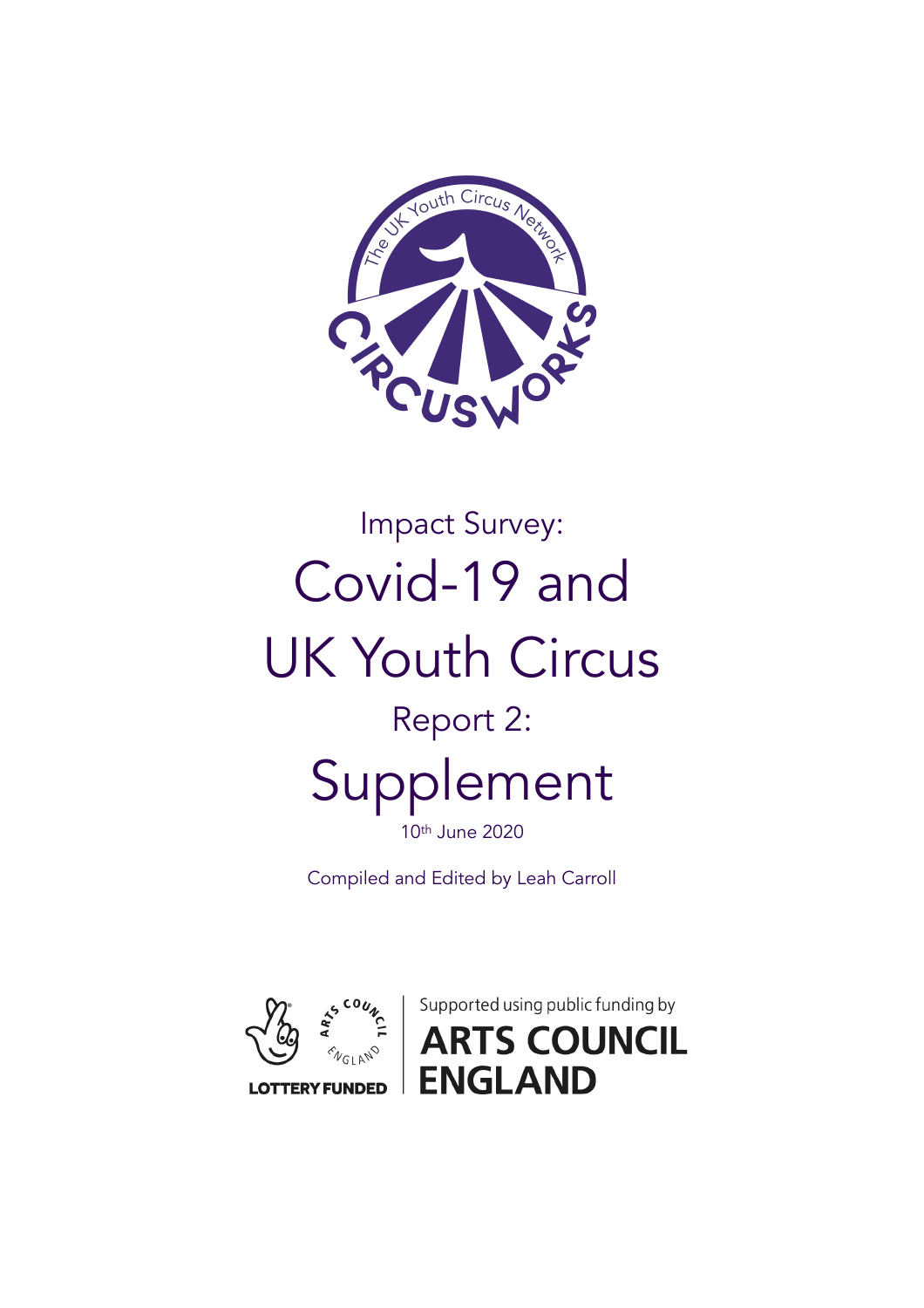

# Index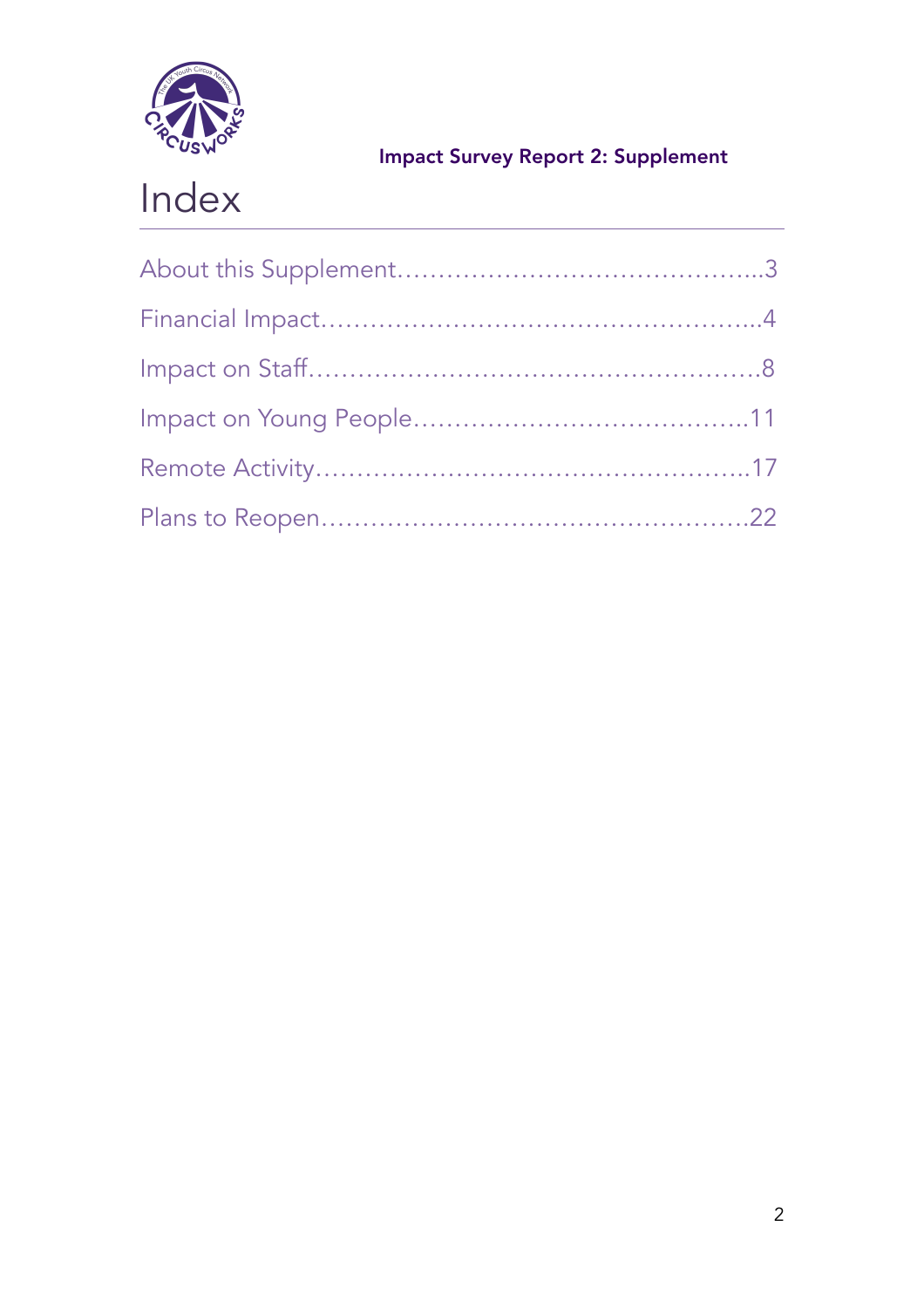

# About this Supplement

This supplement contains what youth circuses have to say about the Covid-19 crisis, in their own words. It is a supplementary document, intended to be read alongside our main report: Impact Survey: Covid-19 and UK Youth Circus Report 2.

Answers have been edited for clarity, to protect anonymity, and to rectify grammar and spelling mistakes. A few answers have been omitted, due to illegibility or because they were not relevant to the question.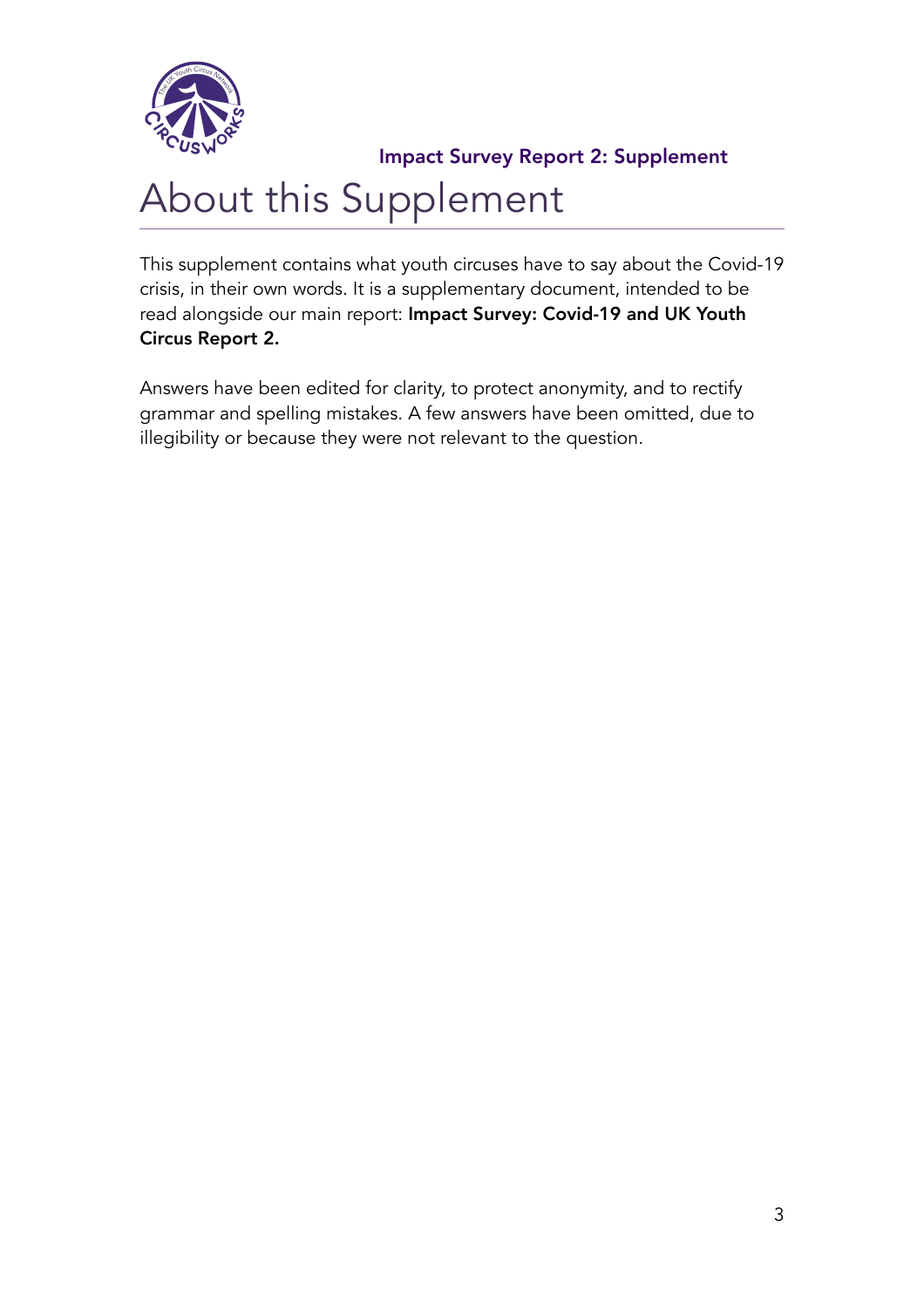

# Financial Impact

"We have been very lucky to receive significant support. However, if we are not able to operate at a close to normal level of activity from October we do risk going under again. We are anticipating not being able to resume normal classes until September. Its possible we may be eligible for the new government easing of regulations for the small business grant for businesses with shared premises, but we have contacted the local council and they don't have the information yet. If so that will enable us to survive until 2021 even if we have low class numbers or minimal activity in the autumn."

"Our financial outgoings while closed are small: just insurance payments which our insurer has reduced temporarily. There is the possibility that our landlord will not survive the crisis; which would mean we will lose our training space, and we have no back up to pay what would undoubtedly be more rent on a new space (if we can find one). The financial loss is based on the income from youth streams for the summer term and the summer holidays. We owe parents for the last two weeks of the Spring Term when we had to close early but several have already donated their fee, and we hope we will have more donations, otherwise we will be starting off on the back foot when we come back."

"It's not the short term that is the issue, but the mid to long term. What can we apply for funding for?"

"Being eligible for the self-employed income support scheme has disqualified me from Arts Council of Wales grants."

"Our activity capacity (particularly for aerial) has reduced by approximately 65% due to social distancing and cleaning to comply with Covid-19 Secure Risk Assessments. This means that the impact will be medium and long-term, and requires us to develop a new business model with less reliance on aerial programming, which was our core activity. We do not anticipate that demand for outreach activity (which was 35% of our activity) will bounce back quickly, due to economic restrictions and perceived risk, which will amplify this impact. The crunch will come at the end of this year and in 2021, when everyone will be bidding for the same project funds. Until social distancing and cleaning restrictions are lifted, the future of our organisation is unknown."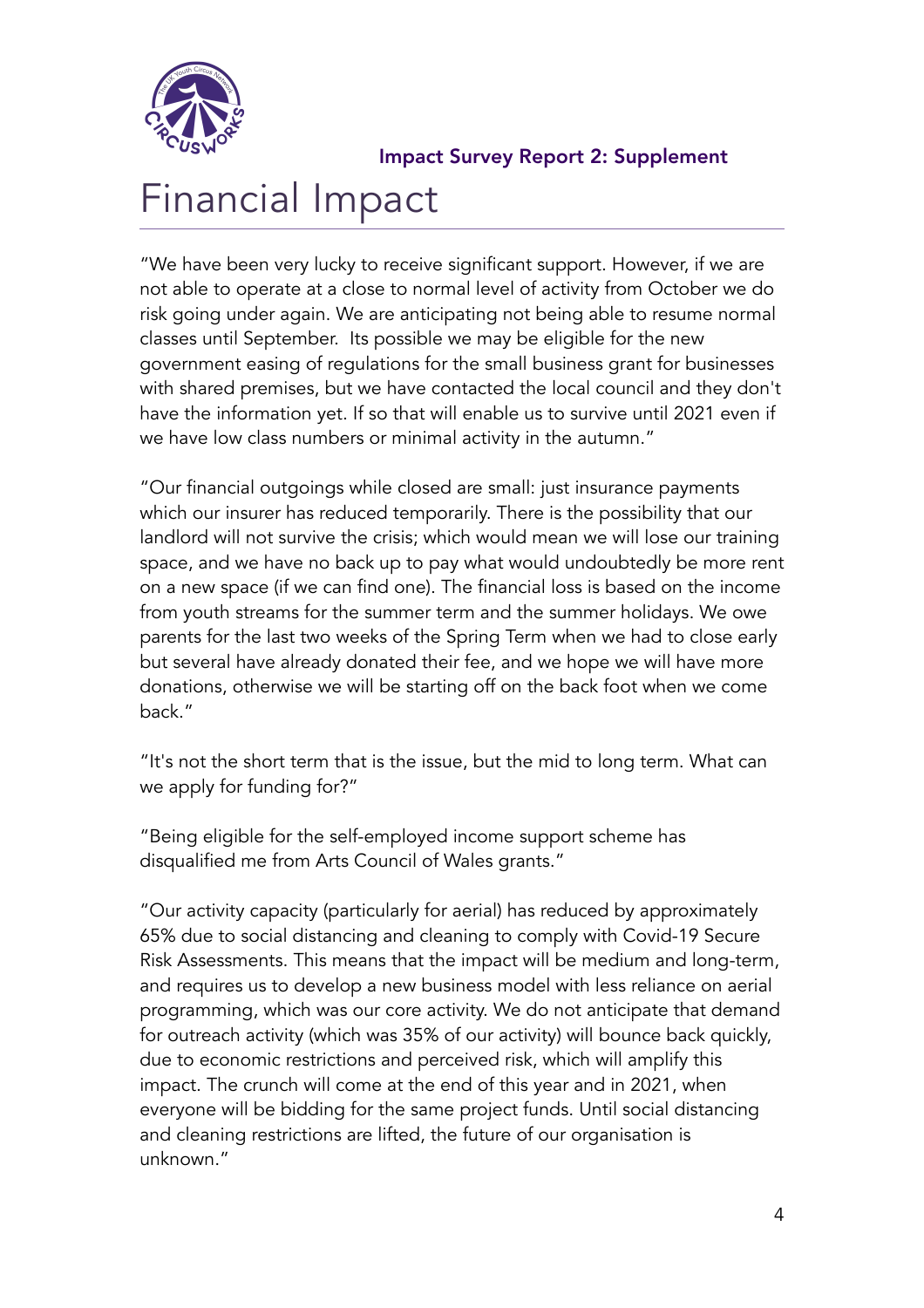

"Short term we can cope with lockdown. A long closure will mean the loss of young people and savings that will be sufficient to end the youth circus."

"Until receiving confirmation of the Arts Council England grant today we would have been unlikely to survive."

"Our organisation is an NPO, and is seeking funding from Arts Council England. As a leading higher education academy in the circus and performing arts industry, the company is supported in other ways financially. However departments such as our Youth and Adult public classes have lost all income, and the Academy cannot sustain the cost of the staff to run them indefinitely. Additionally this crisis has dried up most of the additional sources of income the company relies on, such as our theatre, venue hires, and of course classes."

"The timing of this survey is too soon for us to be able to comment, or give figures for Arts Council of Wales funds or Self-employed Income Support Scheme."

"We currently have an application in to help save our circus through the creativity, tourism and hospitality grant. We are awaiting the outcome."

"As an Ltd. I can apply for the small business loan and I am going to furlough myself (I am the only PAYE on the company books). As for the freelancers who work for me, they are all applying for the self-employed loan or going on to universal credit. We did get a bit of money (20%) from our summer term contract with an organisation that we work with and we have split that amongst the freelancers. We do not have any rent (we hire the space we work in), and so we have low overheads (storage, insurance, van costs i.e. parking, road tax etc.) if we are not doing any work; but we will run out of savings in 3 to 4 months if no work is allowed. In that case, we will apply for the small business loan for approx. £7000 to £9000. Hopefully, schools will be fully open come the Autumn term and if so we will not need the loan, but that is cutting it very close if we can not run any workshops in the Summer holidays."

"My concern has obviously been the loss of income so far, but it's also my projected loss of income even once we can open again."

"It is upsetting that we had to take a bounce back loan and get into debt."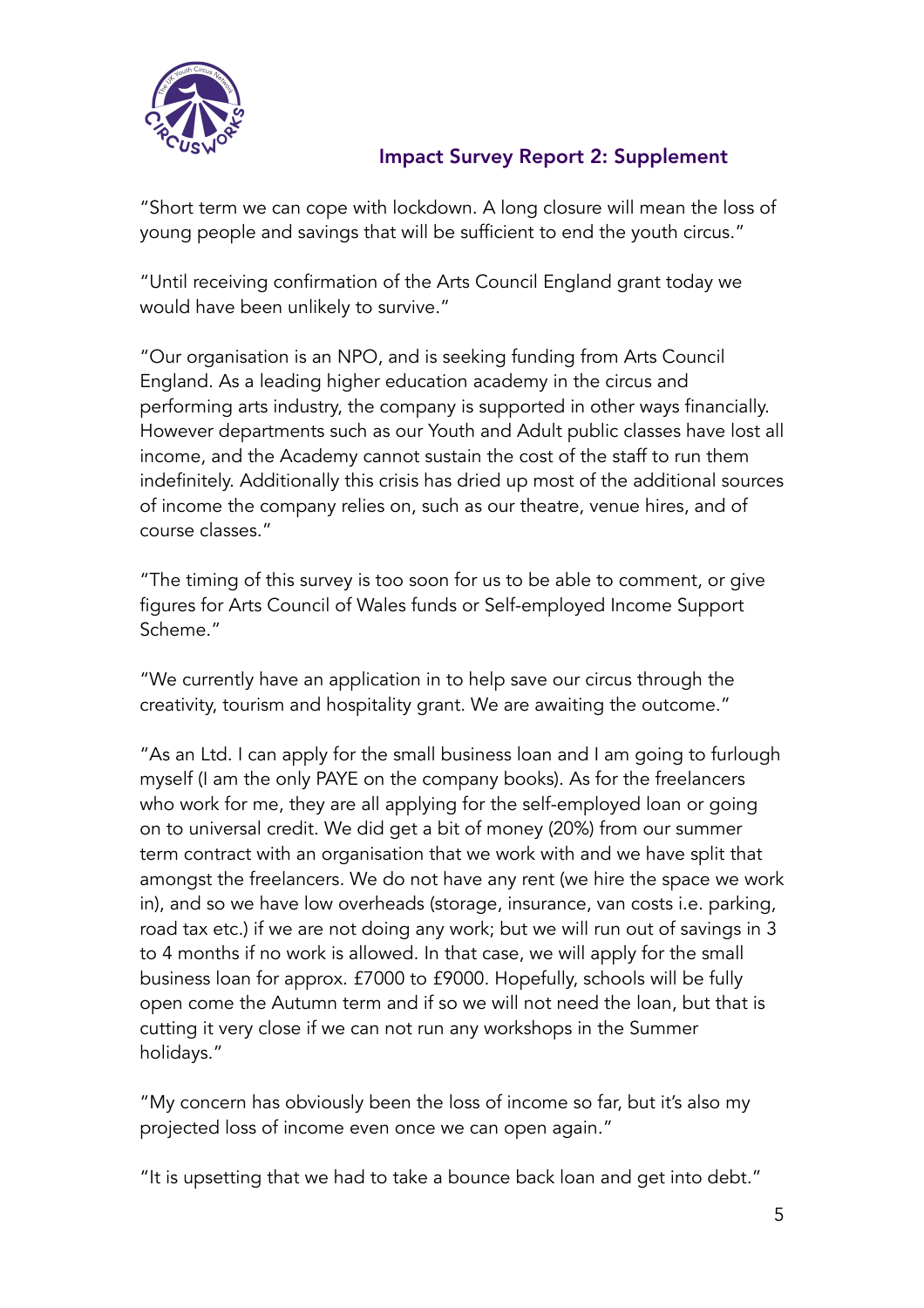

"I am a limited company paying myself dividends. If the Government does not approve of such fiscal arrangements it should not offer the product."

"We are ineligible for all government support except job retention, and are ineligible for all arts council grants. We are surviving at the moment through grants (suddenly our reliance on grants is a strength rather than a weakness!), but we had budgeted for trading income too which has now disappeared for at least six months. We are hoping the third sector resilience scheme will support us; otherwise we will need a loan to cover our trading losses."

"We are fortunate that our youth circus is a part of a larger organisation that will weather the storm."

"We are yet to receive any furlough money, so we hope that this comes through - we furloughed staff earlier in May.

We may not qualify for the small business grant, as we are rates exempt, but have applied.

Our building is not valued highly enough to qualify for the hospitality grant. Esmée Fairbairn have been a brilliant funder and offered additional support. Children in Need have also been incredibly flexible.

City Council have also been flexible for our arts and heritage work. Funding for festivals that were planned for this financial year has been hit particularly hard.

Other funders have put many scheme/awards/etc. on hold - leading to continued and renewed uncertainty.

Due to owning our building and a number of other factors, our fixed running costs are comparatively high. Fortunately we believe we have managed to secure enough income this financial year to (we hope) cover these.

Some parents have continued to make their monthly contribution, as a donation, but the majority have cancelled (understandably). Therefore, our Youth Circus income is down considerably. Our trainers are mainly freelance staff, and as such our expenditure has been reduced to reflect this decrease in income.

Where we had secured grants to move other pieces of work forward (strategic planning, social circus, development, marketing, recruitment of additional and new posts to build capacity and sustainability), this work is now on hold indefinitely, meaning we will be around 12-18 months behind where we wanted to be - at least."

"It's all a bit shit."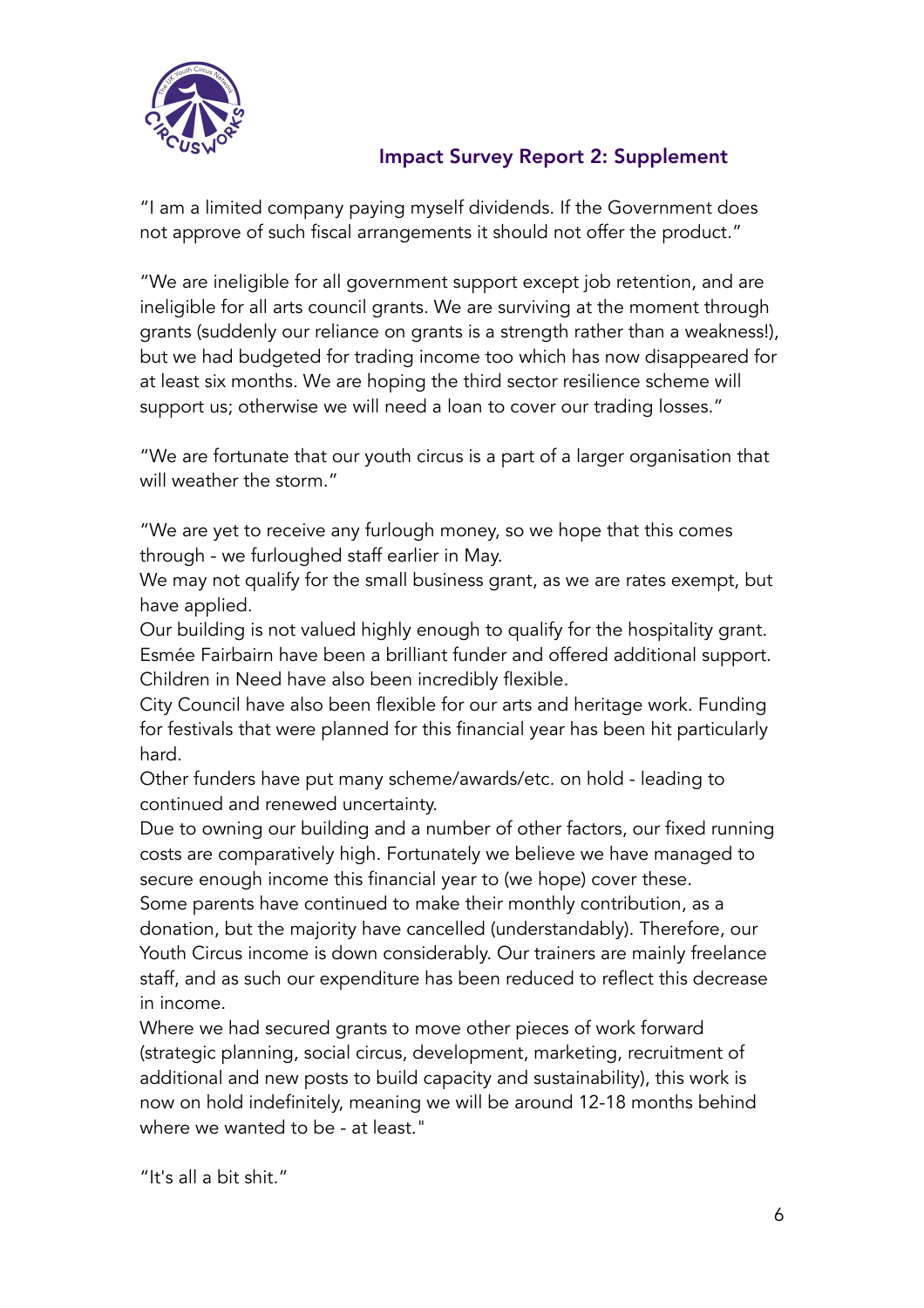

"I found it difficult trying to support staff, as a sole director without income who is not eligible for most forms of support. I had to take work elsewhere to live and didn't have time to work for the company. Motivation and planning are challenging too as we don't know when we can start classes again. And if so, will we financially be able to implement social distancing requirements?"

"No current outgoings as don't have premises, and freelance staff are not engaged."

"We are very lucky not have a mortgage or loan."

"We're fortunately at a transitional stage in the expansion of our business, and are able to scale-down with relative ease."

"Our Youth Circus is only one aspect of our work. We are currently forecasting that our overall income will be down by around 30% to 50% (around £150-200k) over the year. However, funding for our Youth Circus work (all work for young people aged between 2-18 years) will be down by more like 85%. We have reduced our Youth Circus outputs to zero and anticipate that this position will last until December 31st."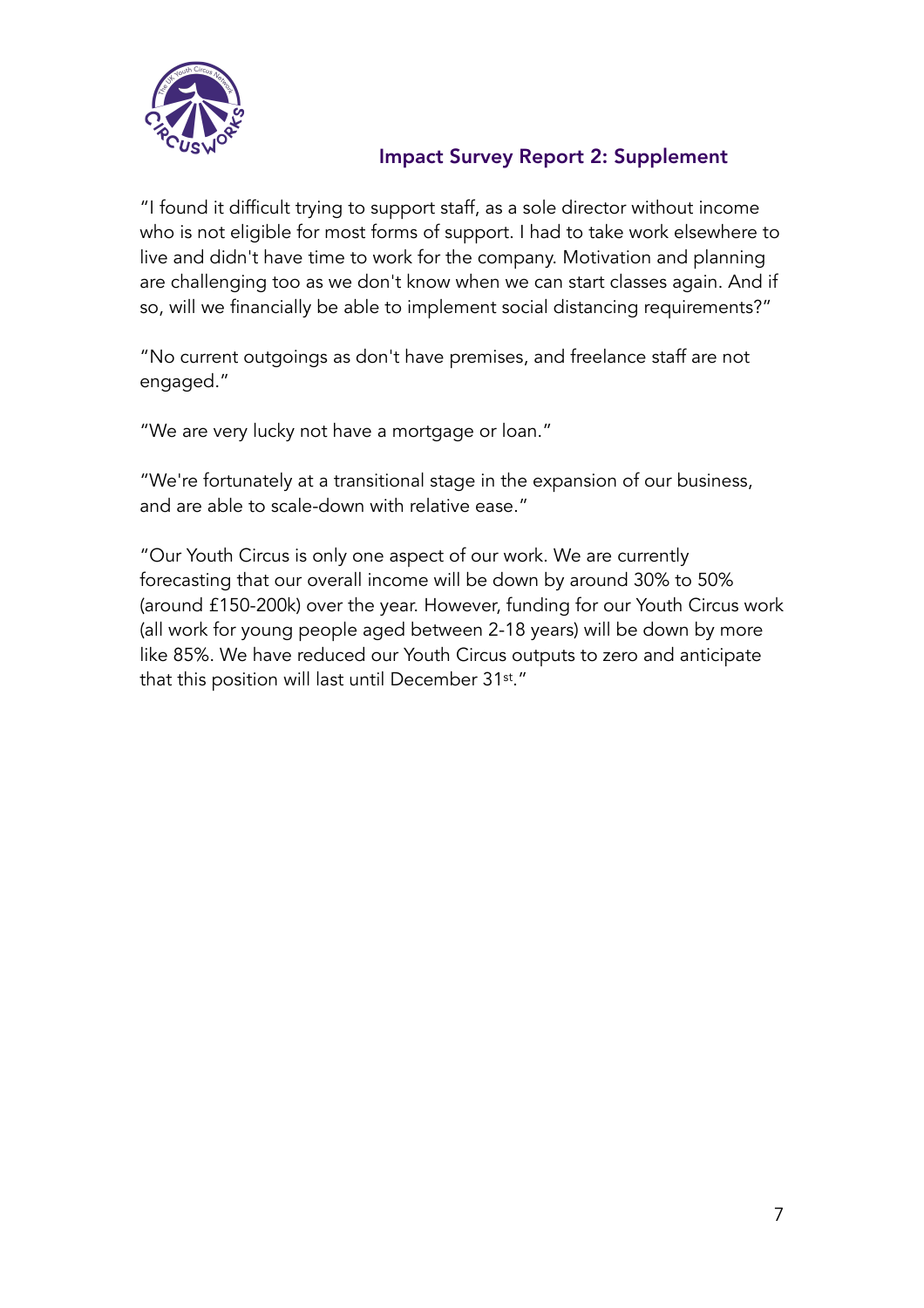

# Impact on Staff

"One staff member has another job, our other staff member has no additional income, due to the lockdown impacting their other business."

"Their mental health at this time is a big concern to us."

"Some instructors may not be able to return, as they need to find other employment to provide for themselves and their families."

"All of our staff are self-employed. I have advised them on claiming Government assistance for the self-employed."

"Our administrators and instructors are currently working for free!"

"Many entire households rely on income from our organisation. One adult might be employed on the staff team, part-time, and top up their income through freelance performance work etc. The other adult in the household might be 100% freelance, with much of their work coming through our organisation. As a result, there are entire households that have lost the vast majority of their income.

The impact on the mental health and wellbeing of our team is a real concern. They are facing real financial hardship, and having the ability to prioritise their own needs and those of their families while trying to develop 'creative project proposals' for funding is very difficult.

Concerns about the suitability of translating many art forms into a digital format is also a cause for concern. As is the (in some cases inevitable) reduction in quality. Across the sector there is also a lack of competency, skill and confidence in working on new platforms with limited ability to train/learn easily.

Needing to navigate the multiple layers of uncertainty detailed above permeates all areas of life... For many this is worsened still by the lack of a sense of purpose, and real hardship."

"We managed to maintain and pay one tutor for a weekly session."

"With the funding support we are now able to keep most of our administrative staff on reduced hours, and we are trying to create work for our tutor team. However at the moment we can only offer them a very small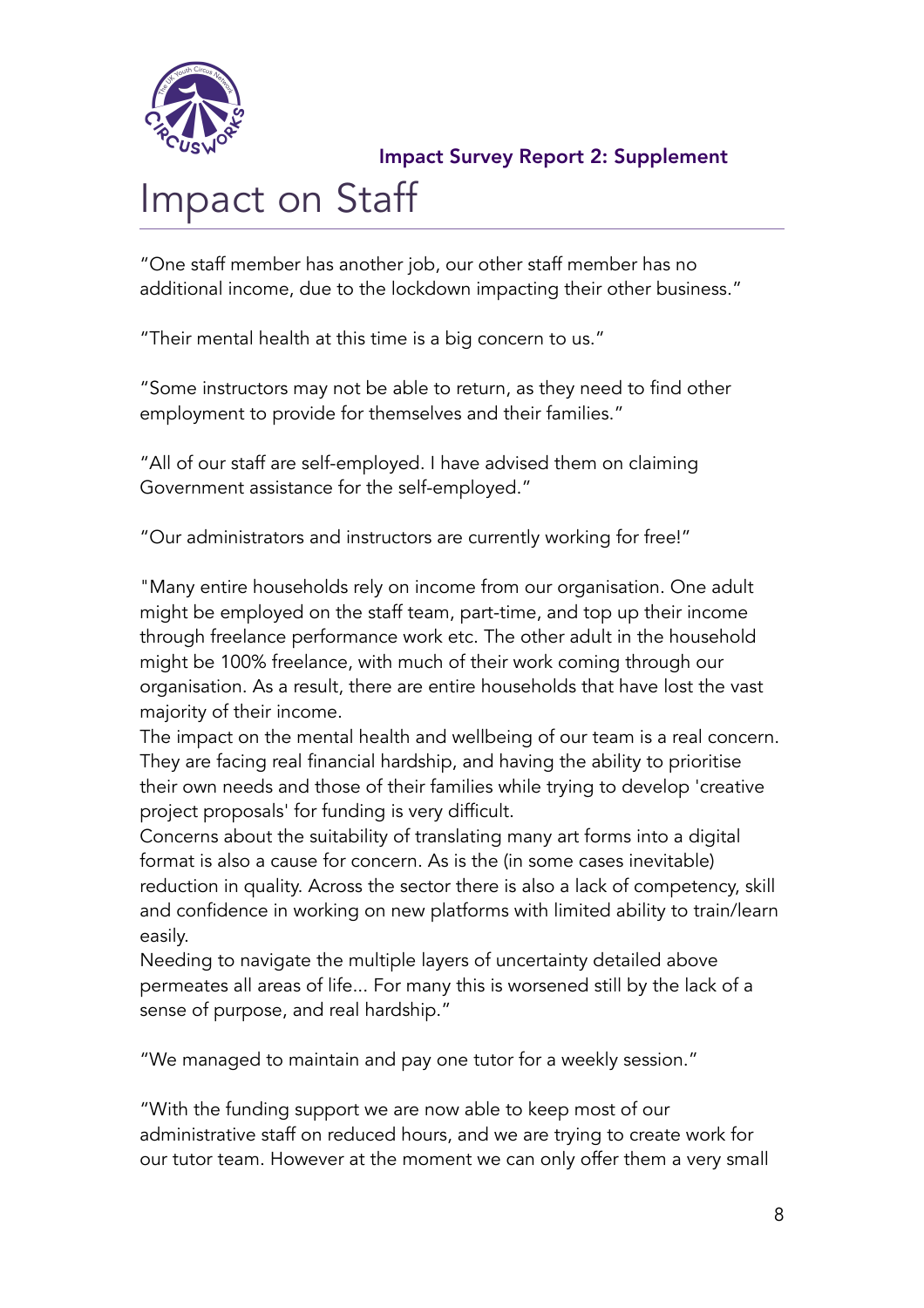

amount, as there is limited uptake for online classes and activities, and only so much we can do on a virtual basis."

"As explained before we received some money for an upcoming contract that was split amongst the freelancers, but other than that there are no workshops and no hours."

"All staff are part time. Four are still working (very hard) online and remotely, one is furloughed. If we get the grant and trading or other projects resume in some form from September, we should be OK to retain our existing staff - we are working hard to ensure this happens. We are engaging self-employed staff with grant funding as much as possible to support the sector, but this is a very limited pot."

"Mental health has been a real issue."

"I have asked staff to make videos to put on the website which I would pay them for, but only three have taken it up?!"

"There is very, very minimal hours and pay."

"The furlough scheme is a safety net for most of our zero hours staff, but as it pays 80% of wages, and is then taxed, it isn't all they can rely on, and our organisation is not in a position to top up the remaining 20% for any staff other than core employees. Additionally, as our staff only came on contract in October 2019, it doesn't accurately reflect the severe loss of additional hours and income that comes with Easter events such as our Showcase, and Easter Camp."

"Some have not qualified for self employed help so had to claim Universal credit."

"Devastating effect on their income and wellbeing."

"I feel fortunate as a sole-trader working with support predominantly from volunteers, or on a barter scheme, my youth circus is currently 'hibernating'. I have stored all the kit at home, I don't have venue overheads, and I leant equipment to youth circus participants before lockdown, so some will be able to continue. But I've not been earning myself since March 16th, so it may be that I have to find other work if I can't bring my youth circus and adult classes back, as they were my sole income."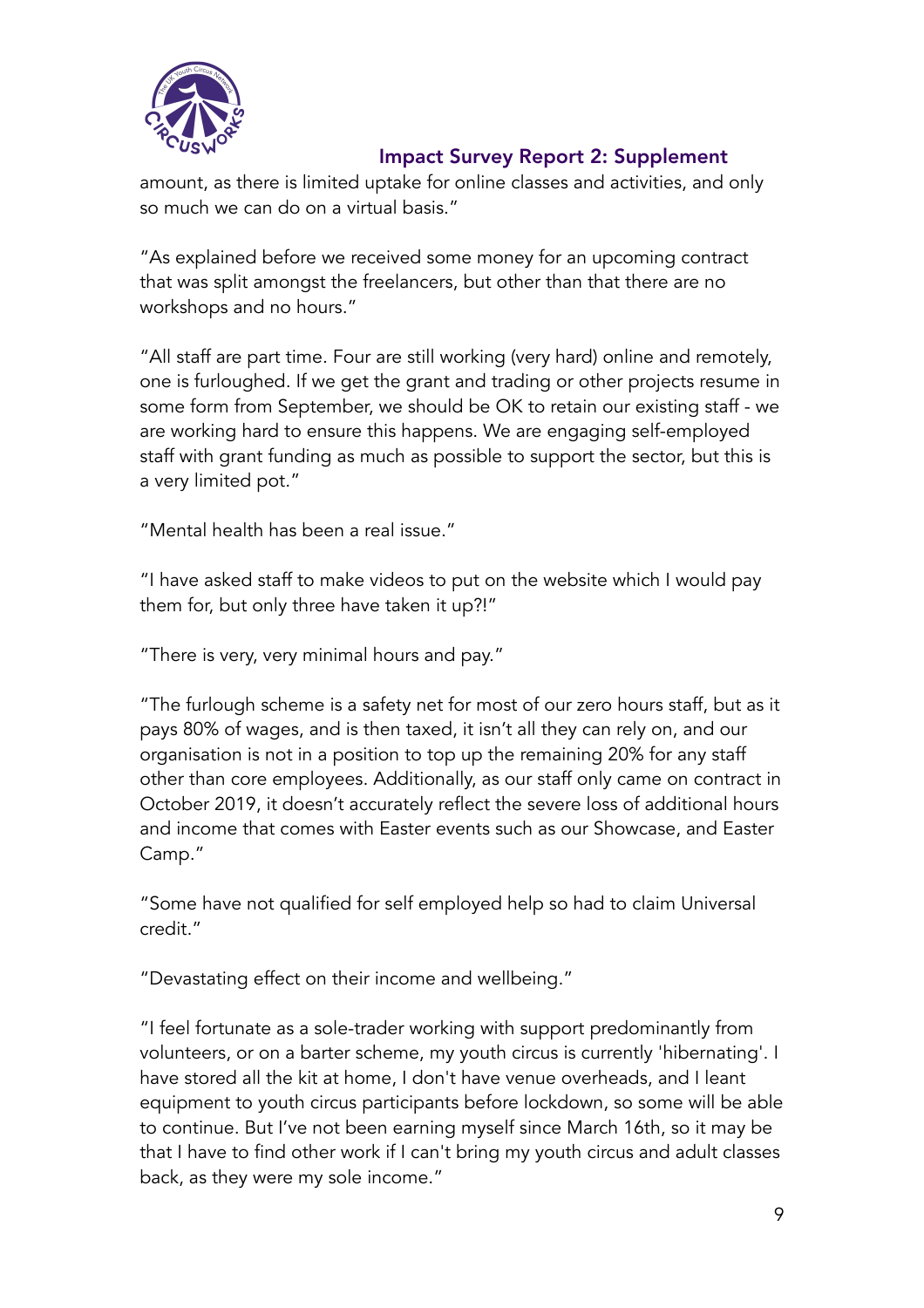

"Some self employed administrative staff have been working on severely reduced hours."

"Huge wellbeing challenges here."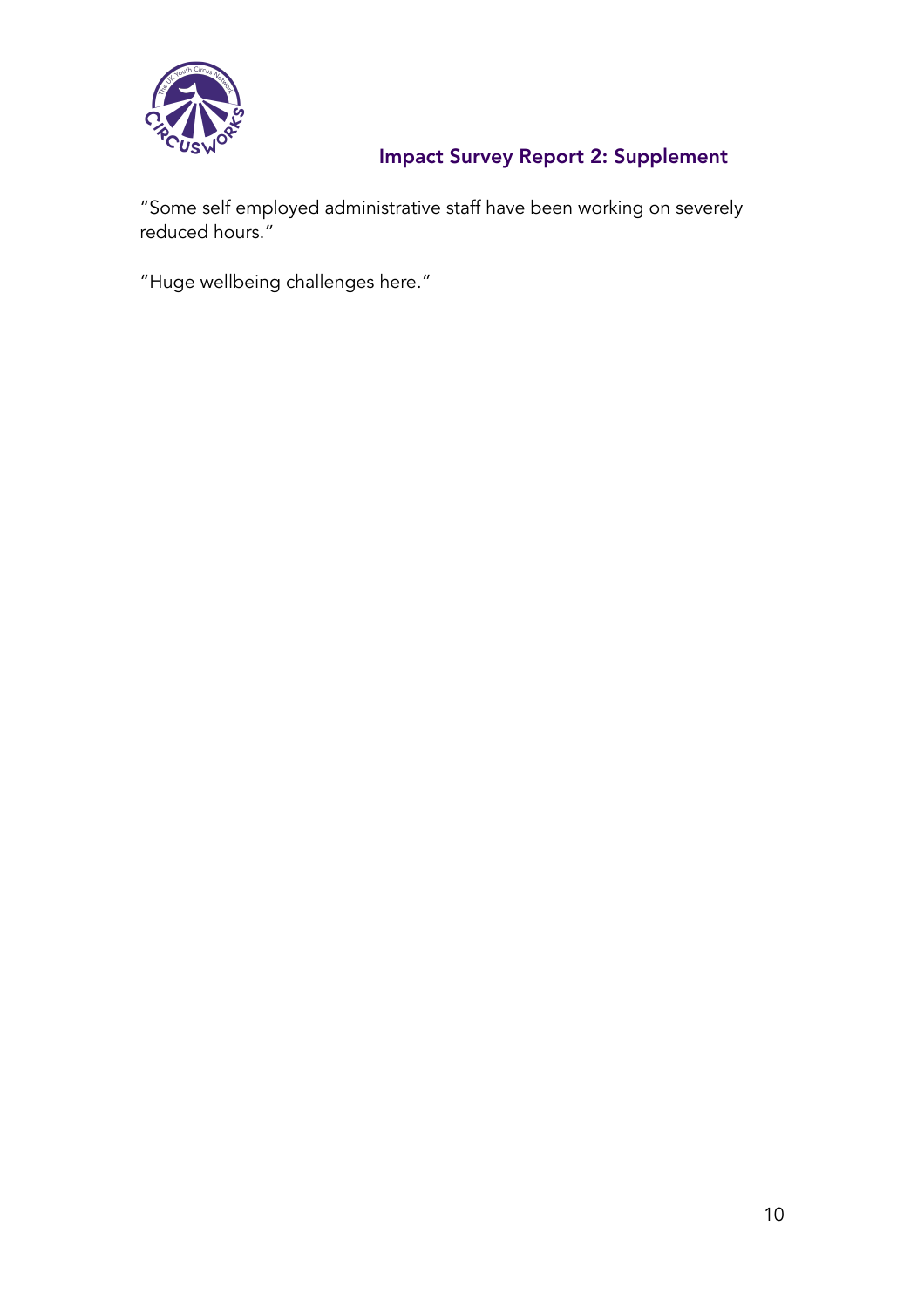

# Impact on Young People

 "We're not sure. We've had a few messages from parents to say they miss us, or are looking forward to coming back."

"Obviously it's harder to teach skills, but we're doing our best! We've adjusted existing grant funding to send them all some kit to practice with and to use in our weekly zoom sessions.

In the other ways, we don't really know yet. The online sessions are taking place at the same time as our regular workshops, although they're a bit shorter. We are an inclusion project at heart, so we hope that they are getting the same benefits as they do in person - building confidence and resilience, having fun, somewhere to belong.

In our online sessions we focus on skills and fun - but it's hard to gauge mood in that setting! Our youth circus is somewhere the young people are able to step away from a constant focus on the various challenges they face and have a bit of fun for a couple of hours - we suspect that this remains the case. It is not possible to have a quiet chat with any of the young people and they may not feel able to communicate their feelings in front of the whole group. It's hard to know quite how they are doing. One parent said that their son was struggling with the lockdown - struggling to sleep and not keeping to much of a routine. When we see that young person he seems to be his usual self.

We have had feedback that some young people struggle with the Zoom setting and we are trying to maintain contact with them in other ways. The best we can do is offer regular contact and engagement opportunities so they know that they can be in touch with us if they need or want to, and work hard to stabilise our finances to make sure we are able to open up again as soon as it's safe to do so. We have spent significant time on training and updating policies and procedures to make sure this change in our work is safe for everyone. "

"They are not training or meeting their friends."

"Disengaged."

"We are about to start calling around to see how everyone is doing as we haven't had a lot of response to emails and Facebook. Only six students have been regularly participating in online classes, some parents have responded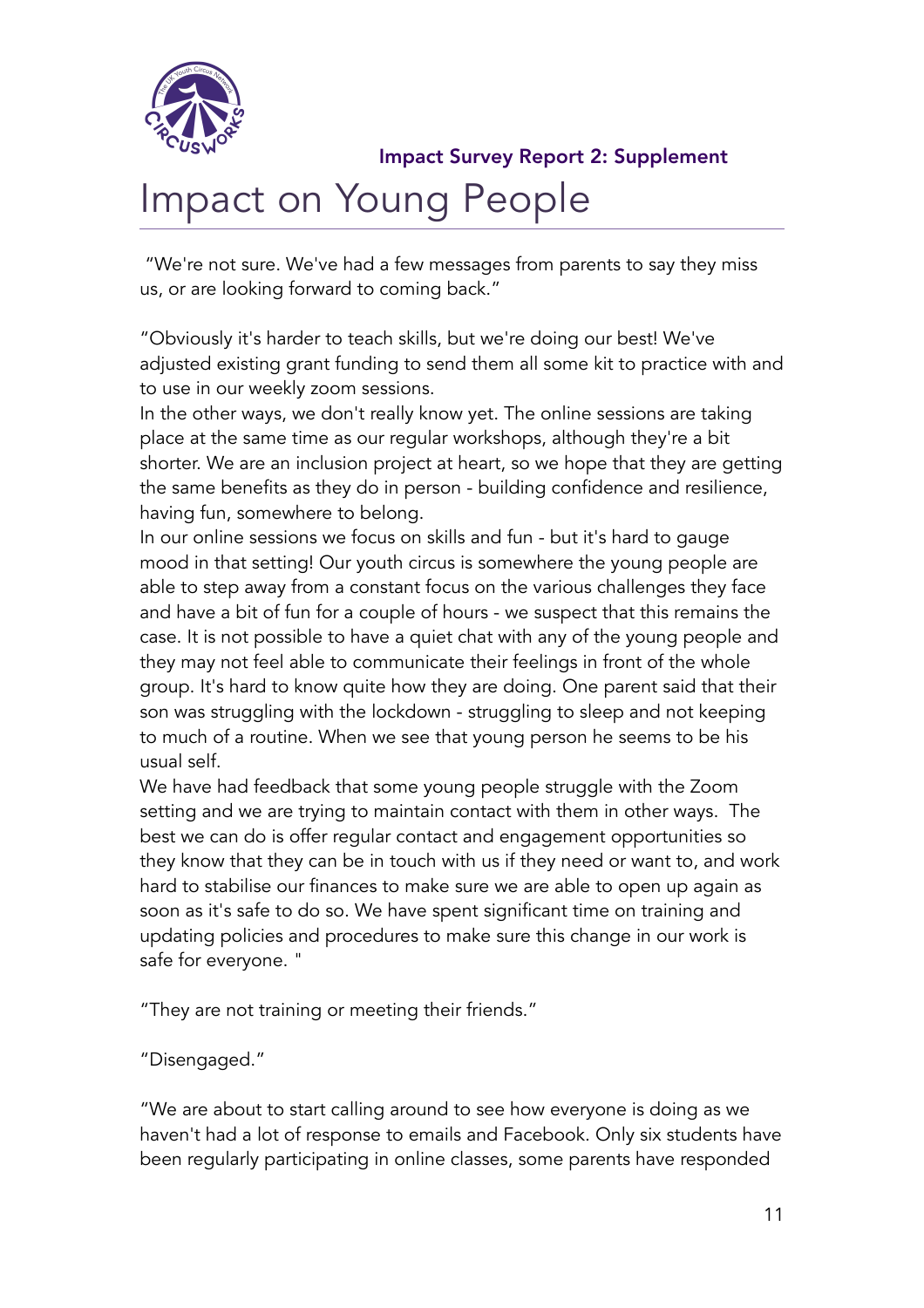

to say that their children don't want to do classes online (normally a good thing!), but several are saying they are generally very grumpy and struggling with the lack of social time. We know it has been particularly difficult for the families of the SEN group (special educational needs), and that parents have said online classes are not suitable for these children. We are more worried about them as their capacity to do activities is now even more limited. We do not have many young people who come from severely deprived backgrounds, except for some of the school students, but our contact with them is always through the school."

"They are bored - becoming demotivated and disengaged."

"Loss of muscle tone, lack of a space to practice, so a gradual ebbing of their skill set."

"They are frustrated, scared, and bored, we have been engaging with them as best we can but there is a limit to online learning when every activity a child does from school to violin lessons is suddenly having to be done via a screen."

"A part of their lives is missing."

"They are missing this activity. We cannot get into the complexities of individuals, but for many vulnerable young people it is quite a serious loss and has a negative impact."

"Unknown, but some are doing our at home activities and receiving rewards."

"No physical activity. Isolated. Lonely."

"They are worried about maintaining strength and flexibility. For some young people it was the most important part of their week. Volunteers and Department of Education students have been affected."

"We have been running online classes (which are later put on YouTube) but:

- There is a clear discrepancy between take-up from low income families for the online classes, compared with our normal demographic. We're not reaching young people from low income backgrounds at all.
- None of our young people with additional needs have taken up the online classes.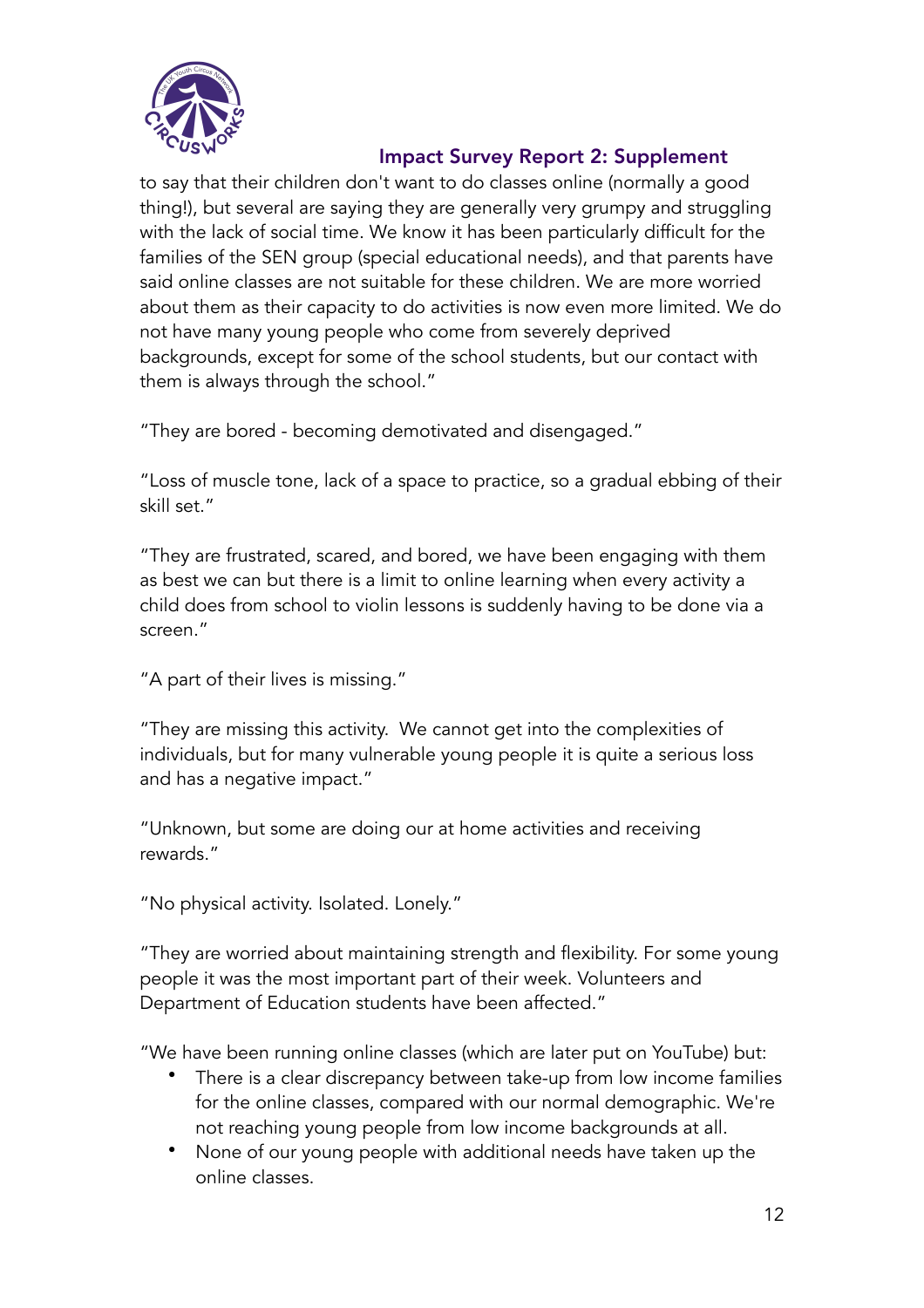

- Some of the young people that we had concerns about (happiness, focus, home situation) have not attended, or if they have attended it's been hard to give them the additional attention they need.
- We cannot connect with the young people in the same way we can in real life.
- As a teacher I'm really missing the social context, and despite breakout groups and theatre games we just cannot recreate the informal nature and the social connections that were growing between the kids in our classes."

"We hear from them and their parents that they miss the activity and their friends."

"Some have taken circus at home kits and are working on new skills. The performing company have made a video. However the bulk of participants seem to be despondent."

"They're bored, but aware of the situation and their responsibilities. The potentially 'indefinite' nature of social distancing is what causes the most anxiety for them and their parents. Our older members want to do what they can do to help the wider community, while we're told that our youngest participants are becoming easily moved to tears and anger at the lack of overall routine to their lives."

"For some, it was not only circus skills but also social time."

"We are currently accessing this. Skills progression and the social aspects of circus are our main concern."

"I know some have been really missing it. Some have been practising with kit that I leant them, or stuff they have bought themselves. The socialising in particular, the aerial for certain, have been particularly missed."

"We have managed to maintain contact with half of the group, most of whom attend a weekly online session. We have just set up a creative planning group with them as well to start preparing for going back. We are trying to contact the other half and re-engage them."

"Their connection to each other and to circus is reducing. Many were due to transition to another class or group over the period of lockdown, but this has not been possible. Many do not know when/if they can return. Many report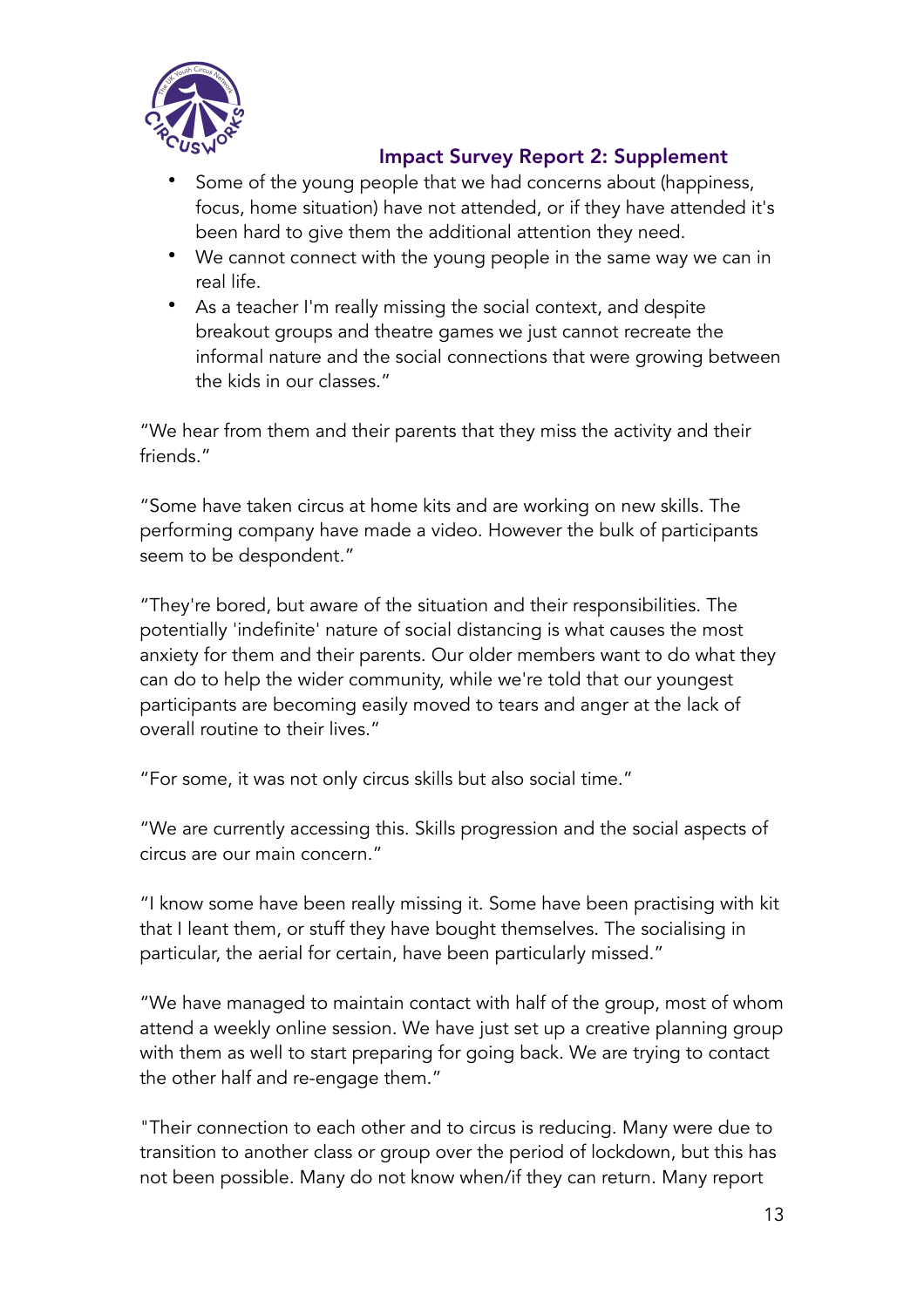

that confidence in their skills has decreased and they are feeling less physically able as well as experiencing a loss of confidence in themselves and their social bonds with the people they'd normally only see at Circus. "

"Sociability, exercise, mental health, anxiety, increases in inequality."

"They find it hard to self motivate themselves to be active, and in turn struggle with mental health."

"We still do online sessions."

"Some of our performance group had just been to the National Youth Circus Event and were very inspired, so they were devastated when we had to stop with the cancellation of four performances in April and May. They are all serious about their circus and have been keeping up skills/learning new skills while we are off. We feel that the younger kids may well drift away without the motivation of a regular class, and we have no idea how to accommodate large recreational aerial and acro classes when we eventually can return."

"They are losing strength and flexibility. They are also suffering the mental health effects of the lack of exercise and loss of doing something they love."

"We know that those who are attending our classes have commented on the impact on their mental health. Those doing online training are grateful to be able to keep going because it means that they are exercising and they have a focus."

"They are missing the connection and physical exercise."

"They are struggling, but we are doing online classes to keep them engaged. It's not the same but it's something."

 "For the paid class participants they are mostly missing contact with friends in the classes, as well as the physicality of the classes. I can't say for the inschool classes as have no contact with them but I would assume the same if not more so, as they come from a poorer background. We work with an organisation that employs us to teach the disadvantaged children in state schools."

"We've always used our position in our community to champion the values of participation in the arts as a way to promote better citizenship, kindness, and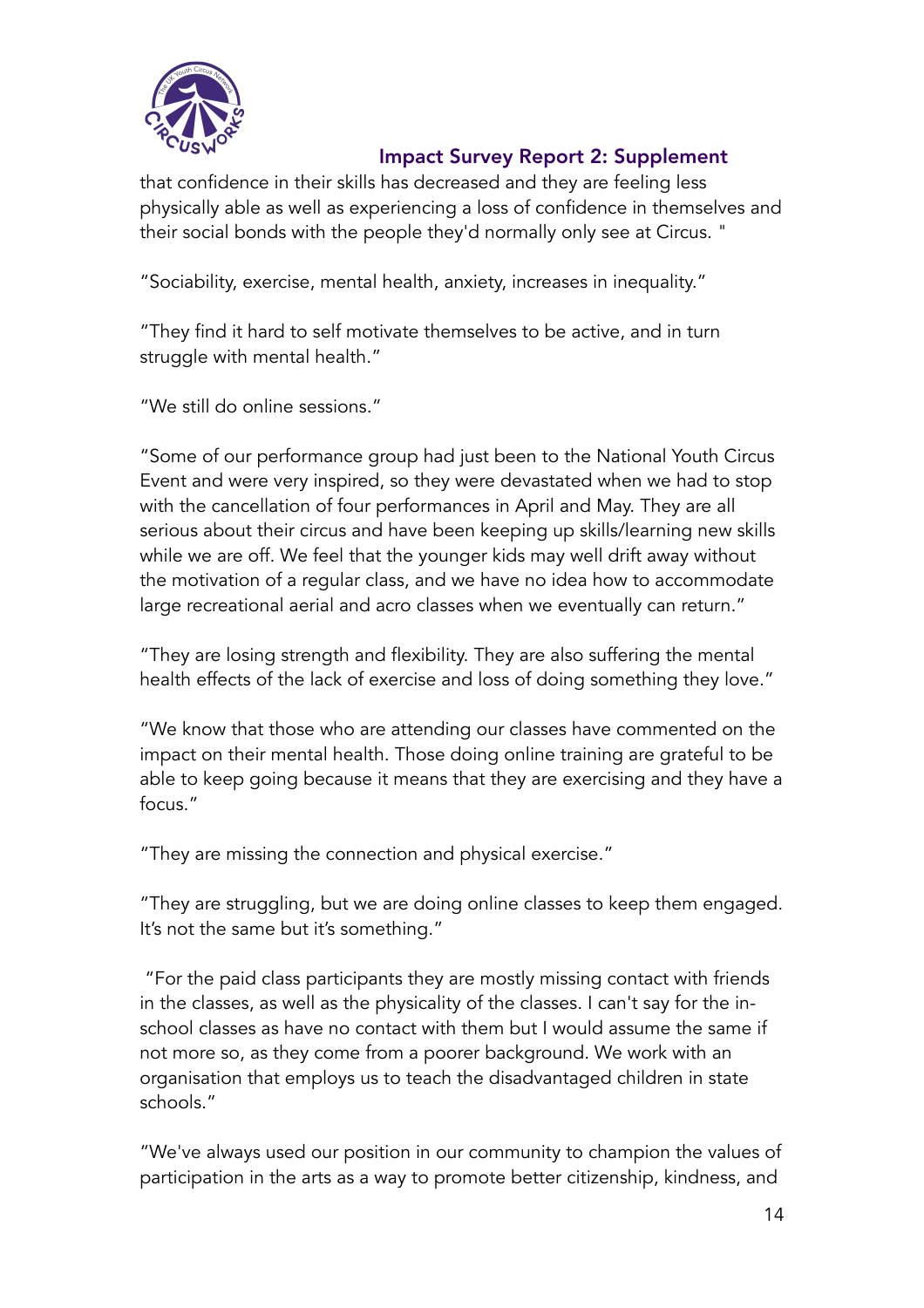

curiosity. Almost all of our members are from low-income families who support this message, so we're responding to their needs and suggestions as well. We share our training space with an OAPs group, so I'm pleased to say that most of the chat amongst the group has been about how we can help them."

"I've missed them!!"

"WE will be suffering the repercussions of this for a long time to come."

"We launched our virtual showcase, alongside our home tutorial videos and the footage and engagement we received was incredible. Many people were thanking us for giving them a task to focus on for a while. Hopefully when we launch the showcase it will help to re-inspire their home training and lift their spirits."

"It's hard to gauge impact without direct connection."

"Those that can get out are getting some physical exercise in the local parks, thankfully it's getting warmer and staying dry. But what I hear most from the parents is about the lack of social connection: actual face to face interaction with each other as well as organised group activities."

"There are many young people who benefit from our Youth Circus in ways that they do not benefit from other activities. The inclusive, non-competitive environment offers all young people a real and meaningful opportunity to be themselves, to be creative, to connect - this is particularly true for those who are vulnerable, have additional needs and/or struggle to communicate/feel isolated. It is these young people who we are most mindful of at this time."

"We know that we've had a positive impact by doing zoom classes for our kids and encouraging them to go to other online circus classes."

"The most vulnerable children prior to the crisis will now surely be some of the most vulnerable citizens of the UK."

"I do hope that the young people coming from the poorest backgrounds will have managed to find activities to help them stay sane throughout the crisis."

"We have seen an almost complete decline in engagement with the school since a couple of weeks into lockdown."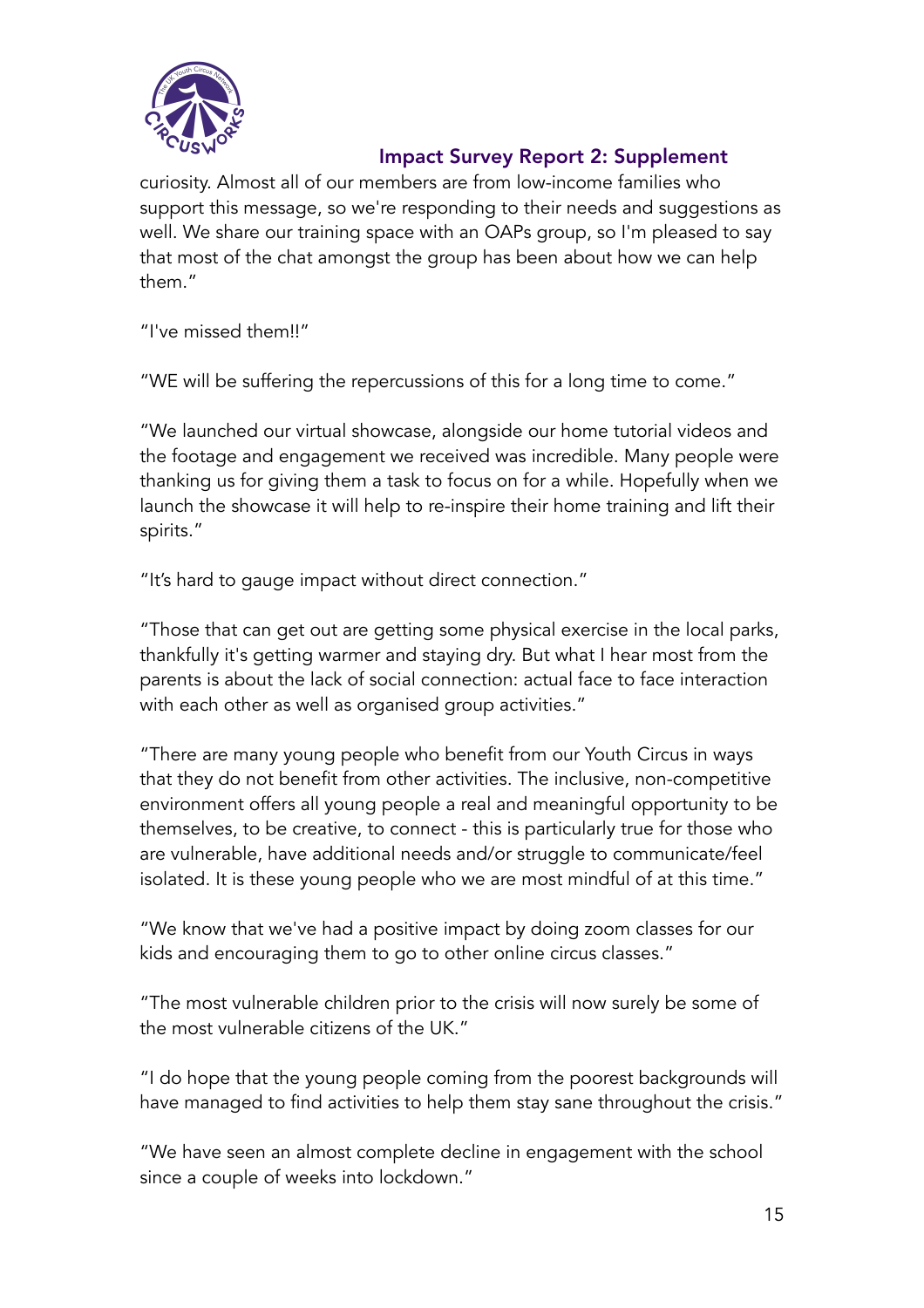

"I'm really worried that we have a bomb ticking in terms of both physical and mental health."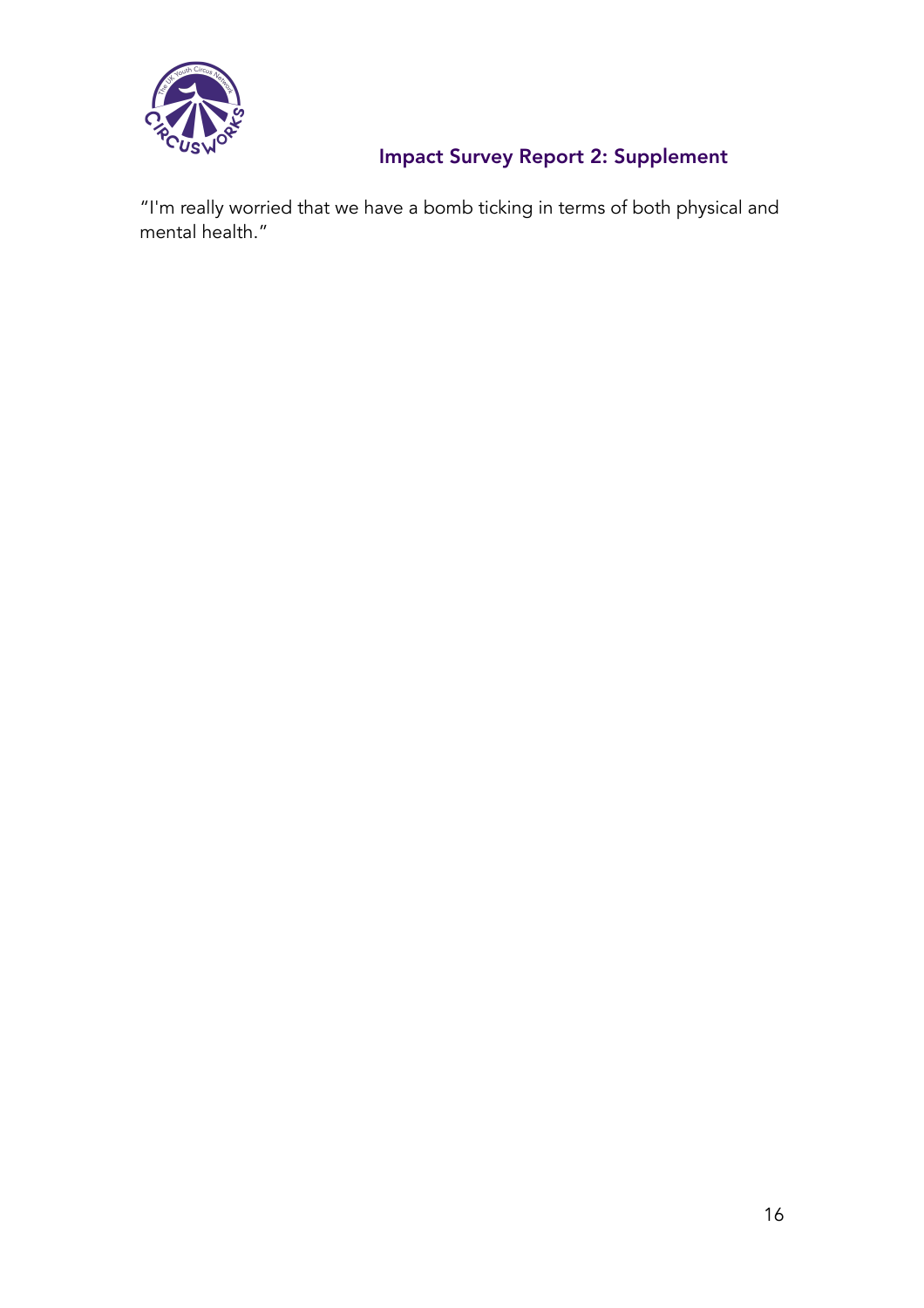

# Remote Activity

"We are running three online classes a week. We had another just for younger students, but no one attended so we cancelled it."

"We have been releasing nine online tutorials a week for the past two months. These are YouTube tutorials with varying levels of difficulty and equipment. We have also been making our Virtual Showcase and have had over 250 video submissions."

"Youtube tutorials, competitions via a WhatsApp group and a Zoom class/ meet up. Most of the young people don't have equipment, so this has been challenging."

"We have provided circus at home kits, with online teaching support through links, how to videos, and offers of one to one support. We also have a weekly online meeting of our performance Troupe, working on skill exchanges, performance and sharing video. We host a stretch class, and provide sign posting to other circus provision."

"Facebook group signposting suitable online activities."

"We delivered five classes via YouTube, and we are about to launch a further online programme."

"Free donation based videos on our website filmed by the teachers (paid)."

"We are about to launch an online Saturday morning class. This will now also be augmented by the Arts Council England funding."

"Once a week brief online challenges for parents/families to access and do together."

"Mainly training and support."

"We do a weekly 40 minute Zoom home circus workshop videos for our 12 to 16 year olds, commissioned by BLAS Pontio and funded by Arts Council of Wales. At the moment aren't available online: they go live for 10 days, then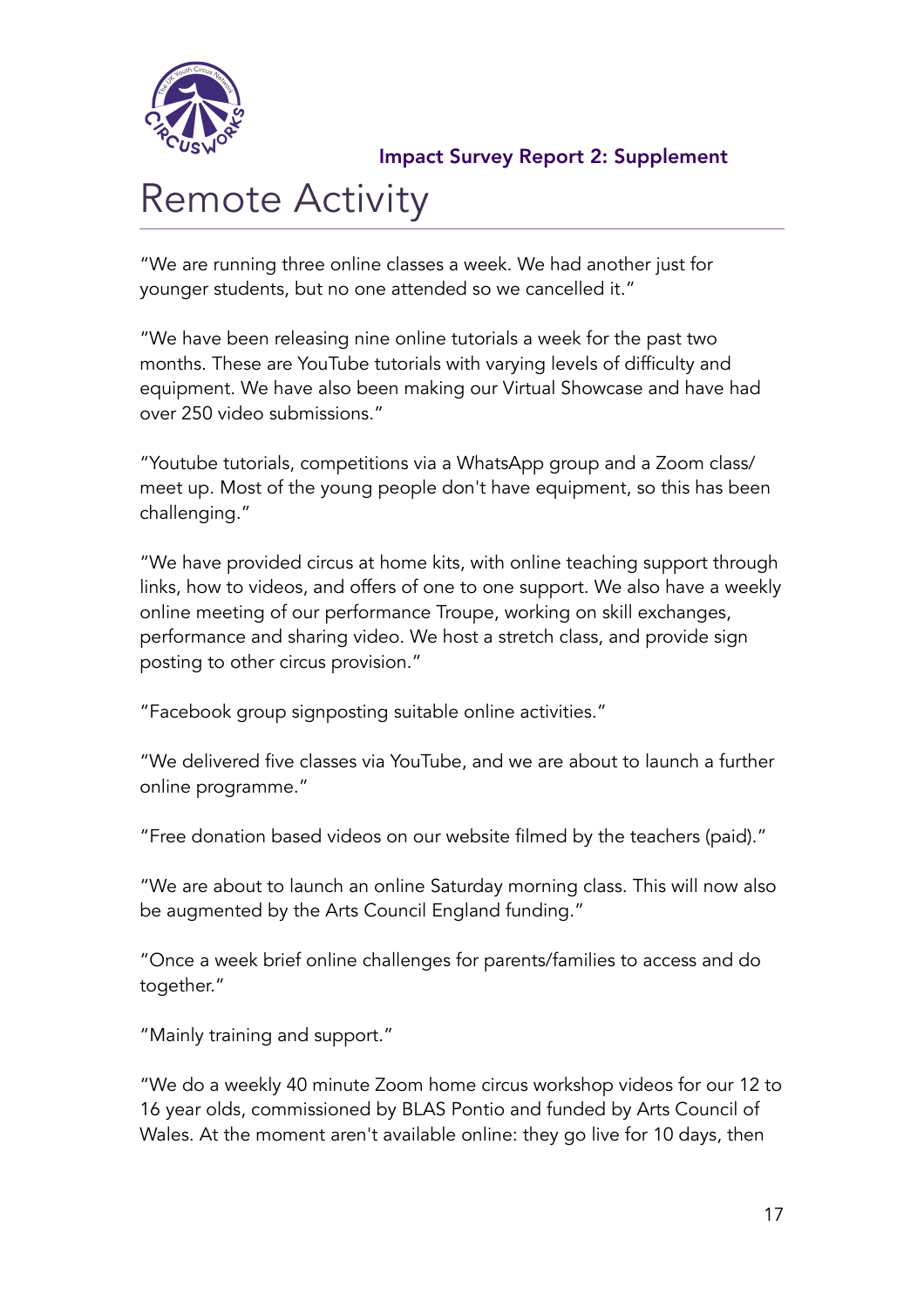

get re-released. After another 10 days we have the rights to post them again."

"Online youth circus class once a week, and advanced youth circus classes twice a week. This weekend we are providing some free online classes for families and children as part of the Creativity and Wellbeing week. Our online adult classes are suitable for older teens, and we are running a youth pub quiz get together on Wednesday the 27th of May."

"A regular online conditioning and stretching workout, but this is not very well attended."

"We have online classes at the moment over Zoom, which we record and then put edited versions on YouTube."

"Online classes in stretching and conditioning, juggling and poi."

"We are loaning equipment and running bespoke activities with vulnerable children."

"Home conditioning classes via Zoom on Mondays and Thursdays, 5.30pm."

"Weekly Zoom sessions - we are carrying on during school holidays, which we don't normally do."

"Yesterday (Sunday) evening four families climbed hills around our town to signal to each other, using smoke canisters at a pre-arranged time. We provided the canisters, safety training, and geo-location information as a project for young people to lead with parents/carers supporting them. We plan to keep developing this practise as an on-going "Beacons" project to connect people with the hillside places they can walk to."

"All classes are online at the same time the classes usually were – but they are shorter."

"I have shared other circus activities – links through different social media sites – but felt uninspired as to what to share directly myself."

"We have a WhatsApp group that meet once a week to do Zoom exercise sessions."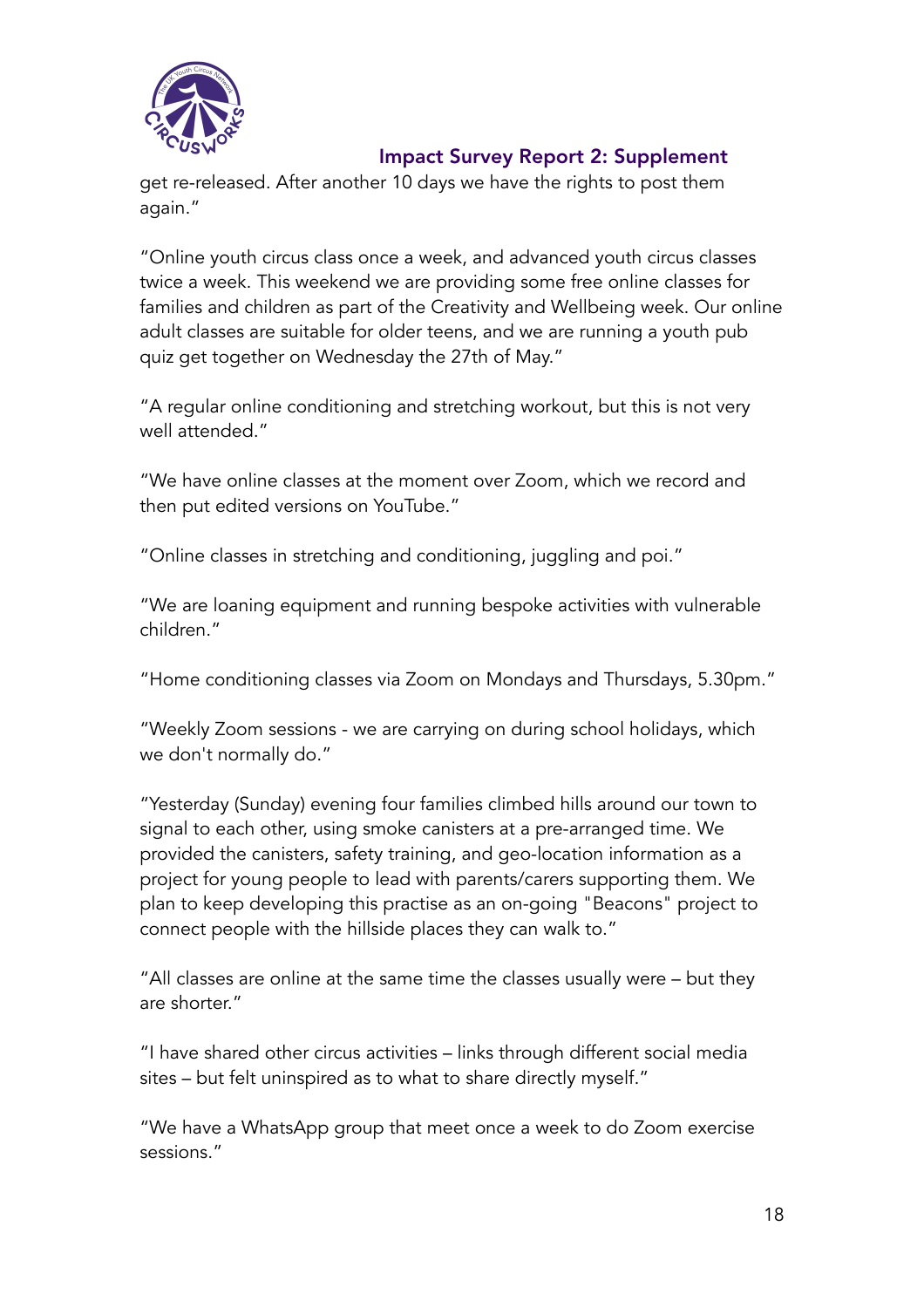

"We provide eight online classes a week."

"It has been fantastic for ourselves and our youth to take part in other online classes – particularly NoFit State and Circomedia – especially for our families on low income as these are free/donations only. We are also meeting lots of like-minded people online and new communities and networks are developing.

Another note about our kids: a parent got in touch, whose child has been at risk of being a young offender, and reported that their child hadn't done any homework until after one of our circus Zoom classes. Although we don't charge or ask for fees for the Zoom classes, a parent has already insisted on paying us. So we think that we will add a donate button, now that we are more confident running online, and having the relevant safeguarding knowledge passed on to us by you guys.

Some children who are shy have refused to join our sessions. It's a bit fiddly trying to get Zoom invites out when parents like to be contacted on different platforms.

When I tell our youth about other online sessions, I usually attend too, and help with introductions. The kids are more likely to go, and relax quickly, if they know someone else there. Parents have really appreciated the effort we've put in to advertise what's on.

One of our Home Circus videos was used in a secondary school for the children who still have to go.

We also lost out on applying for Arts Council of Wales funding to teach a live online session as our DBS weren't under 12months old. We got ours before the portable system. Our local agency stopped taking new applicants as they are inundated with 'volunteers' who need urgent DBS, but made an exception as the receptionist worked in the arts council, and understands how important it is that we do positive things through the arts that engage young people."

"It was actually one of the (older) young people who took the initiative to form the WhatsApp group and we are now paying her to keep it running."

"We have had very little engagement with our online classes from our regular students."

"For under 12's, the young people's engagement with the online material is so dependant on the digital literacy of the parents and what they have at home in terms of laptops, smartphones and computers. If parents are not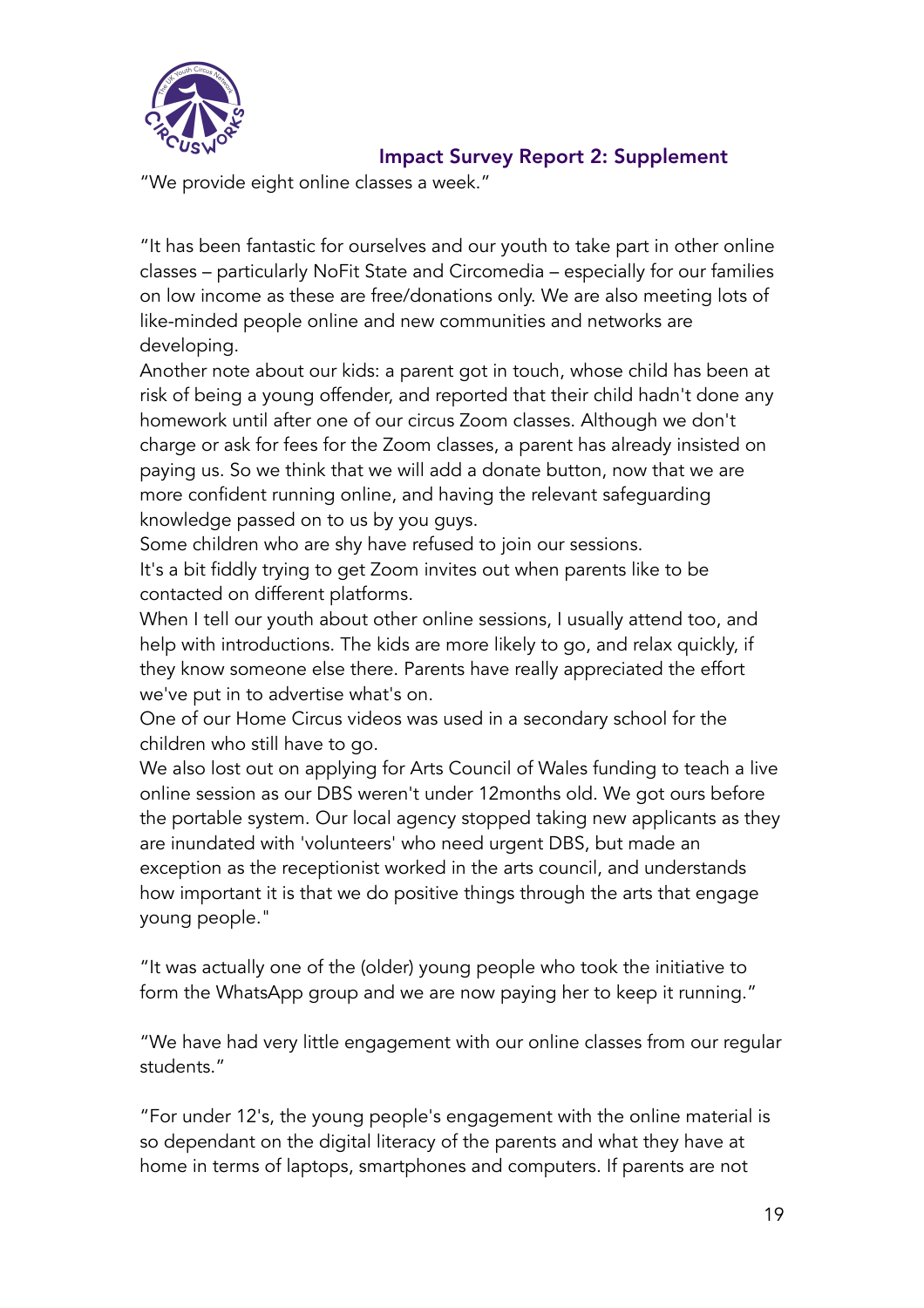

there to adjust camera angle, help with unmuting etc. it makes a massive difference in how much feedback and interaction we can give and how much the kids can get out of the session.

- Several parents have reported that they don't have the technology and/or cannot manage to keep a structure that accommodates for the online classes.
- Parents have reported that their kids don't want to participate in online classes or feel saturated by online classes already.

We have had a lot of good feedback about the online classes too though!: Parent: "They're both enjoying the classes and went on to choreograph a longer dance later that evening with their sister, incorporating their new moves! I think you guys are doing a great job of delivering the classes in these circumstances, so thank you all!"

Parent: "[My child] ended up doing one of the previous midi classes in YouTube and loved it. Honestly she'd had a grumpy day and this really cheered her up and put a smile on her face!""

"I did try to teach trapeze classes online but the students were to scared without me in the room with them."

"We have done some online dance stuff but the head of youth is in a vulnerable category and cannot fully engage with the process."

"I struggle with my business head and my artist head when thinking about transferring my lessons from in-person to online. This struggle is because circus is based on the sharing of the same space, the empathy of the coach to the student, and physical connection between peers. Online coaching also flags up concerns for safety and has equality issues. I feel strongly that as an artist and coach, I should not allow circus to fall into the void of the big wide web when everything else is also. My business head struggles with knowing that this is what most circus schools are doing and therefore could be the only way to bring an income."

"One of the teachers is also doing her own Zoom conditioning classes four times weekly."

"We would be interested in doing more, but it's not sustainable given our employment model and current funding situation."

"Please encourage all young people who train in circus to apply their physical fitness and creative energy to thinking about how they can help their wider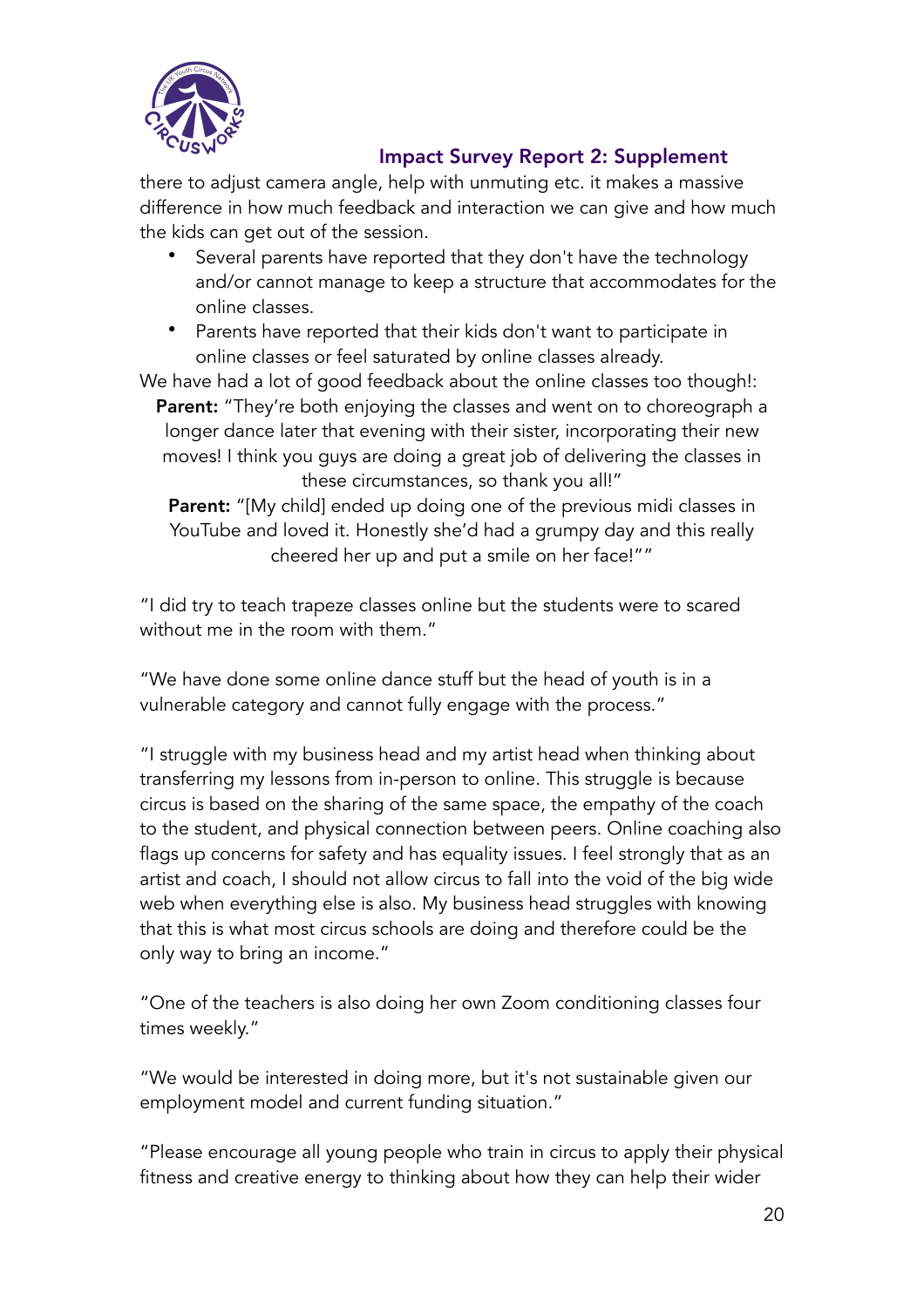

community, especially older people who are going to be locked-down for a lot longer than most of us. Remember that most OAPs aren't as digitally connected as you, but they are very interested in what you do! Be creative, kind, and do something amazing for them."

"We find remote activity works with older, dedicated youth students but not with the younger ones who really just want to be swinging on a rope and not stretching!"

"I've been keeping up with the comments/information shares/anxieties on how to teach safely online. Equity's Zoom meeting a few weeks ago was useful, and I have now had confirmation that my insurance will cover me to teach online. I just have to decide if that's the way I want to go. With so many very skilled, motivated, (young!) people out there, I have been questioning too much over what it is I can offer them. More to do with self-doubt and panic I guess than anything. Thank you for continuing to keep us connected."

"Will CircusWorks act as a hub for material?"

"We are looking into limited online classes via zoom now that we have created a large library of online tutorials students can dip in and out of as often as they want. "

"It is good to have but it will never be a substitute for the face to face and physical contact that forms part of circus."

"I would like to offer more Zoom classes but our internet is very unstable, there is no fibre connections available in our area."

"It has been a whole new way of working, which has come with challenges and frustrations for the team."

"We did have many more youth circus classes programmed, but the take up has been much lower than for the adult classes. We are still trying to contact parents to see the reasons why, but we know that for some kids they are put off doing online activities as they are doing their schooling online. We also know that for kids more than for adults participating in circus classes is a social activity which is not the same online."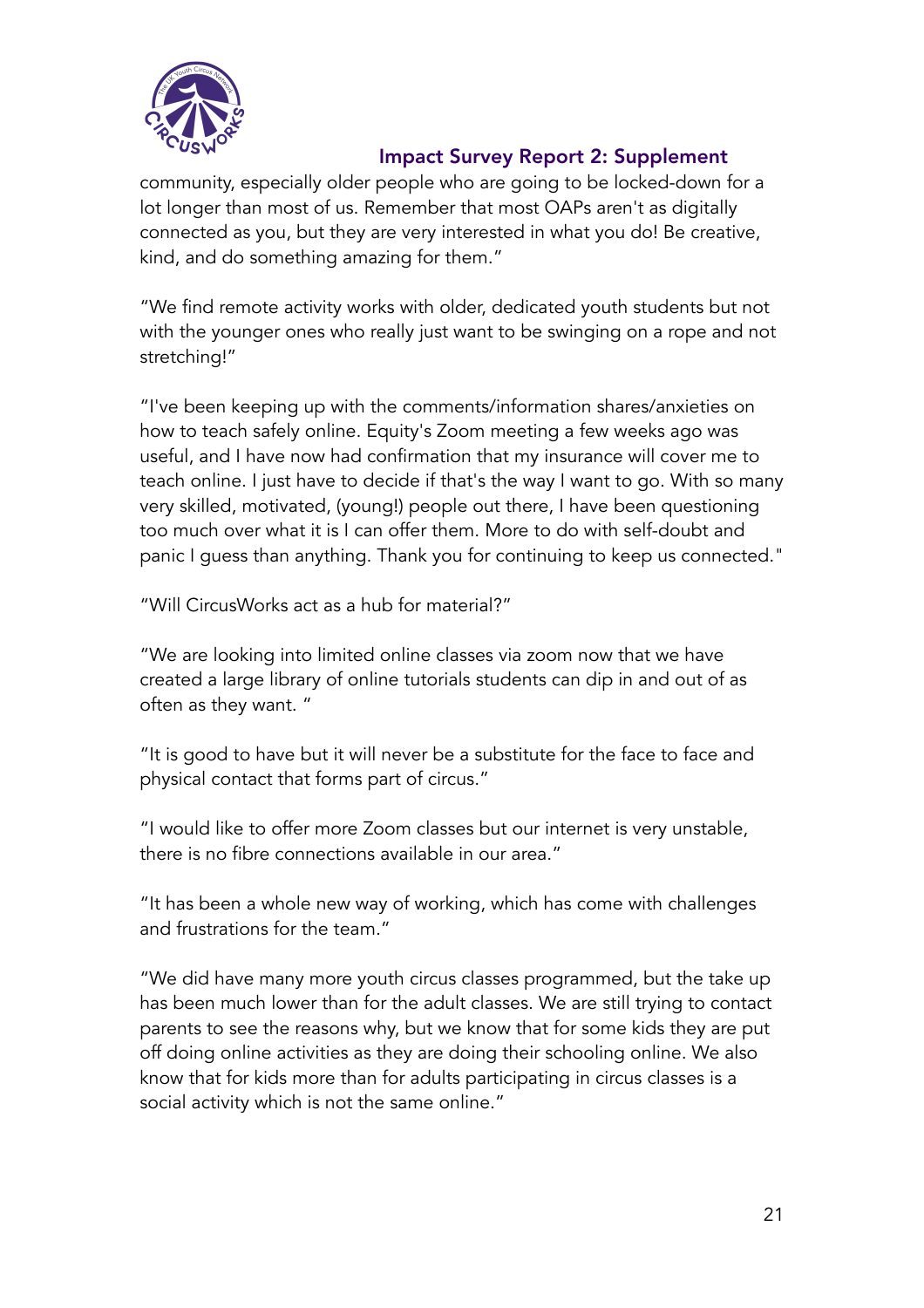

# Plans to Reopen

"I will have three phases:

- 1. One-to-ones
- 2. Small groups x4
- 3. Back to normal class sizes

"We will be taking a lead from schools and gyms in terms of when we run classes again. I personally feel that it would be safe to start classes in the next few weeks, with reduced numbers in the classes and running extra classes to accommodate all the participants. But I feel the big issue will be cleaning equipment/hands and parents mixing together when picking up or dropping off."

"Probably in September, maybe with a summer holiday workshop in August. There is the possibility that we might open for the last 3 weeks in July."

"Awaiting advice."

"We are now allowed to run one-to-one sessions outdoors, and we have had some interest in doing these either in people's gardens, or in the outdoor garden around our space. However, this is obviously more expensive for us and for participants than group classes, so we will have to see how possible it is to make this more accessible financially.

We are estimating we will be able to resume proper classes in our space after the school holidays, but we are still waiting to see how the government guidance progresses. If we can resume sooner, even better."

"We assume we will need at least one month to prepare administratively, and that we will need to adapt our classes/approach to ensure compliance with current government guidelines."

"It depends on what happens with schools as our youth circus is linked to a school."

"Buy lots more ropes, silks and trapezes so that each student will have their own piece of equipment. Keep equipment spaced out. Students will need to clean mats/crash mats at the end of each session. No shared chalk/rosin. Students will need to wear clean training clothes and wash them after each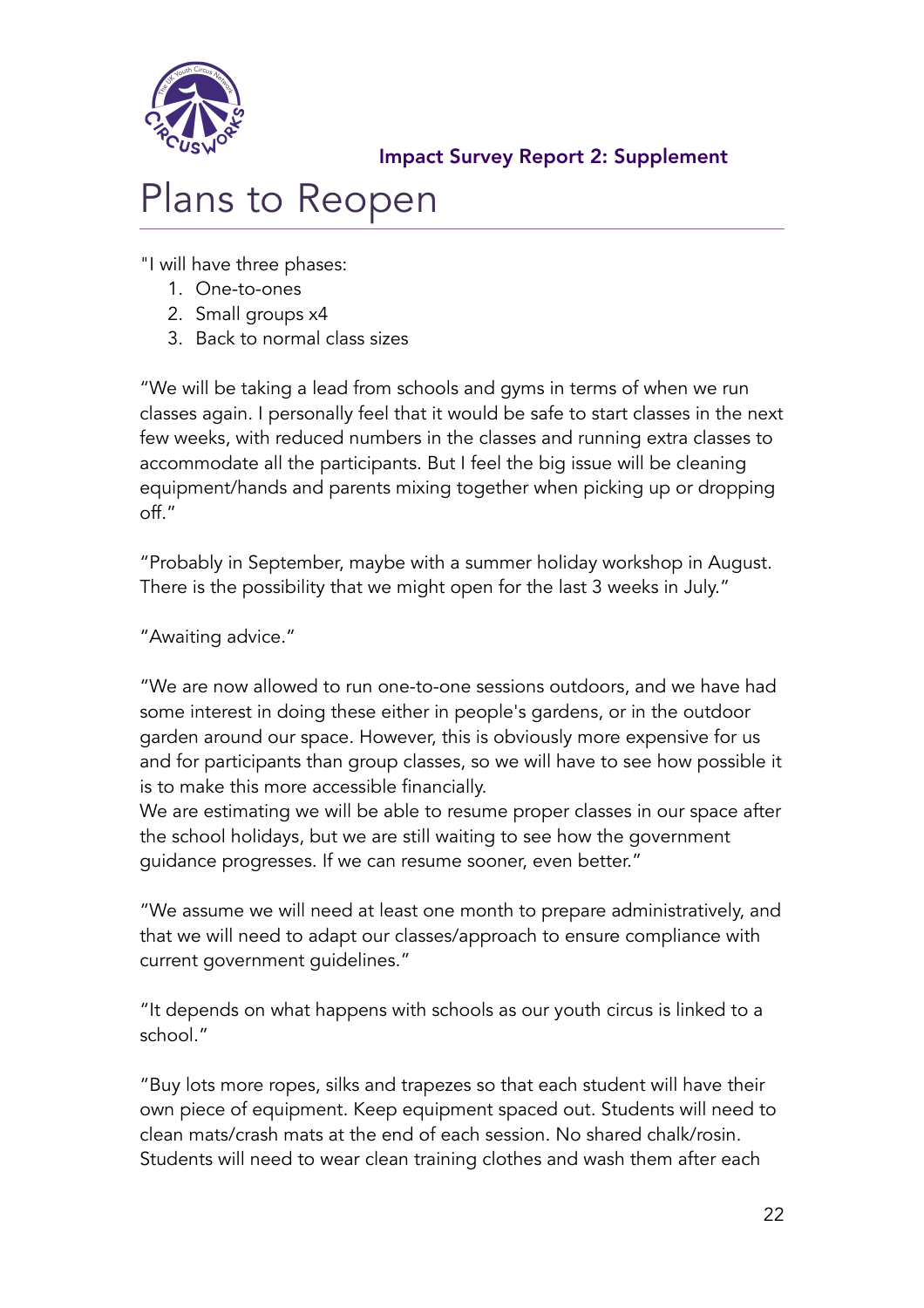

session. Students will also need to bring hand gel. No extra people (parents etc.) will be allowed in the space."

"As stated previously, we are following government guidance and public opinion. However the conditions that we are considering include: outdoor teaching, students only using their own equipment where possible, no mixing of groups in classes, and staggered leaving and arriving."

"We have rejigged the space fully, from the lobby area to the "waiting" area. We have added foot peddle drinking fountains and hand wash sinks to the main training area. We have removed bottleneck areas – everything is 2 meters apart including warm up spaces. We have protocols about spotting, distancing and clothing! Students will be given their own equipment and sharing will not be happening."

"After all students are attending school there will be no purpose to lockdown and so we will start then."

"Limited classes with less students and social distancing."

"We have a discussion planned for the end of July with our management team about the possibility of starting smaller classes in September, however, our BTEC will not be starting until January and the same may end up being the case for other classes also. We are playing this scenario by ear, and by gut."

"We are figuring out ways to not share equipment, developing strict cleanliness rules and updating waiver forms for students – to agree to the risks involved and to be safe for the sake of others. We will not hold any youth sessions until it is safe to do so. We are thinking about small group training sessions with cleaning regimes and several days in between groups, no equipment sharing and always the same few people training together, with no cross overs."

"COVID-19 Secure Risk Assessment drafted based on own assessment, discussion with teachers and Arts Council England risk assessment documents. Established a COVID-19 secure training protocol and cleaning regime."

"The only thing we can do is make sure people are washing their hands and keeping clean, we cannot disinfect equipment as it is mainly aerial."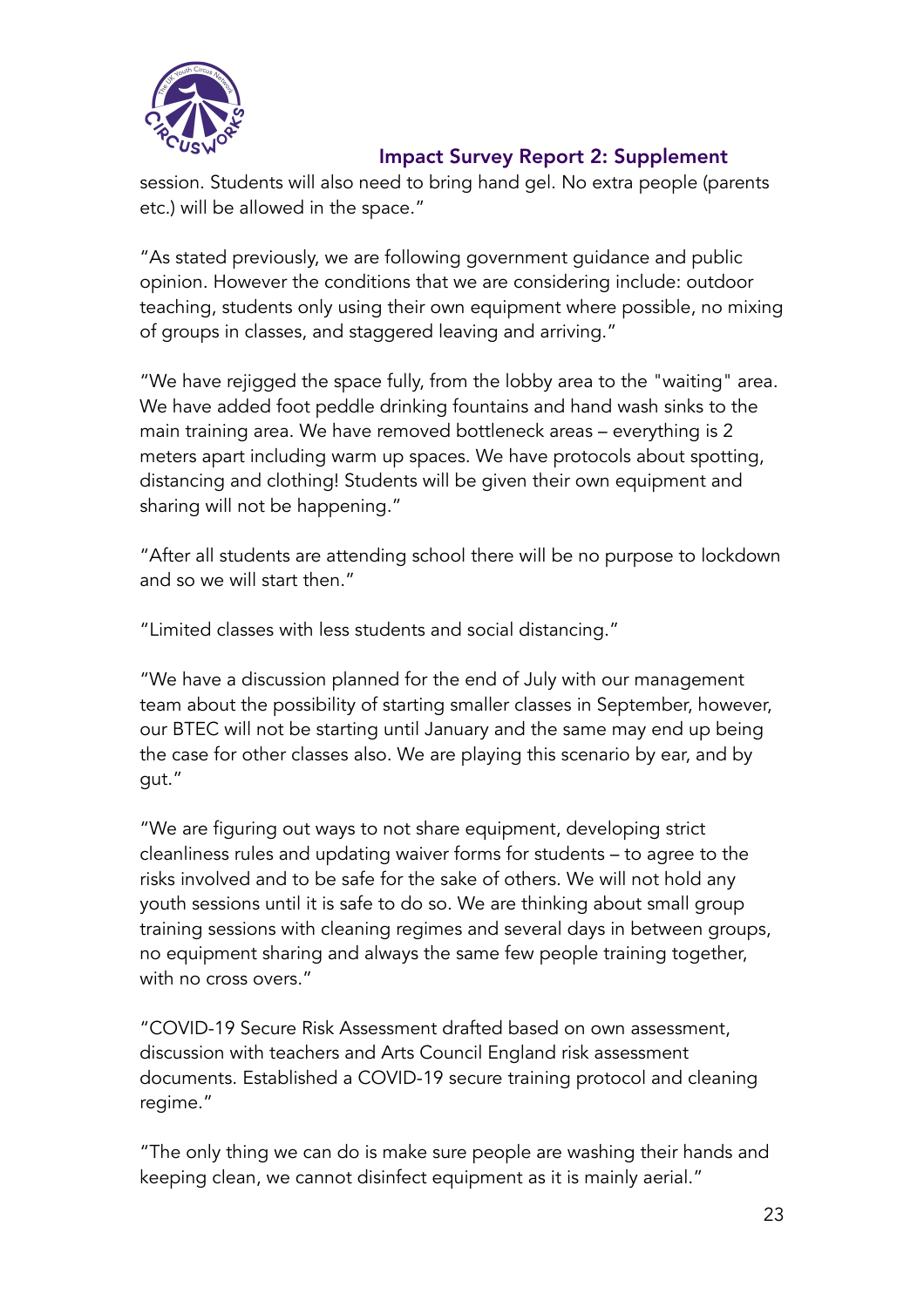

"We are fortunate that we have a fairly large space, but we will have to reconsider the layout of our sessions and possibly reduce the number of participants. We are in touch with other circus training spaces about logistics etc. Obviously hygiene will be top priority. The equipment we use is only used for the youth group and only used once a week, so it should be safe."

"Again, we're keen to begin as soon as it's safe - possibly starting with skipping lessons in the park, if that's better than being indoors. But only if it's safe. We need to follow guidance (which is why I haven't answered the above question - I'm not qualified to decide if its safe or not)."

"Outdoor family circus sessions."

"We don't know: until the government gives clear guidelines it's very hard to know when and how to do it."

"I am anticipating offering outdoor sessions in the first instance, where social distancing can happen realistically, and where the spread of 'droplets' is considered less risky. I might investigate private outdoor spaces that I could potentially hire and provide kit like hula hoops, juggles, yoga mats etc. where everyone stays in their own space, but at least we can be 'together'... Still very much in the thinking stage. If permitted, I'll teach private households/ one-to-ones on my rig in the garden, but at present, this is not permitted or covered by insurance."

"Currently working through them. September at the earliest but we will be guided by Government."

"We think we will be classed as a high risk activity and probably open when the last set of restrictions is being lifted. I believe that we lie in the 'amber' band. So basically not for a while."

"Waiting forlornly for clarification."

"Outdoor work."

"We will need to look at social distancing measures next year and slowly build up classes again. We have a meeting to discuss this today so are not clear on plans as of yet."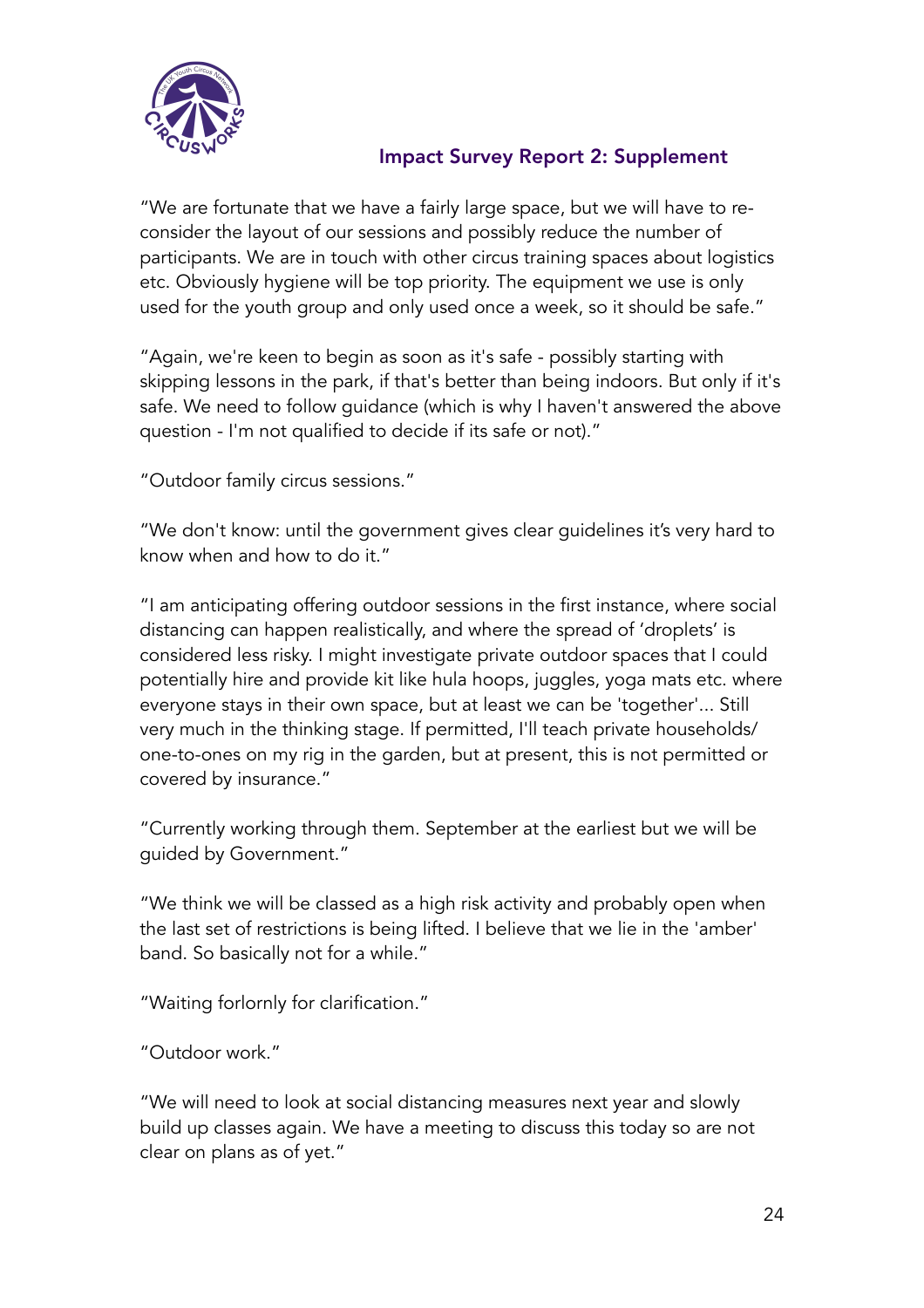

"Hoping to offer ground skills sessions in the park initially, plus some one-toones in a studio. I do not know when normal classes are likely to resume.

We are hoping to be able to run a one week intensive in August to re-engage with our young people and then, government rules and regulations permitting, open up again in September when the schools go back."

"To teach private classes for people from the same house or family."

"Waiting for lockdown to end."

"Online only for the moment."

"We are hoping to reopen when schools/theatres do, so we're watching those spaces! Our schools are (wisely) very unlikely to open until September."

"Reduced class sizes with shorter sessions."

"Likely we will have to reduce class sizes from around 15 per class, to 8. This will have a massive impact on our income as we can only introduce an additional one hour of classes for youth circus to try and accommodate our returning students."

"We have developed a Covid Responses Plan which we are happy to share."

"Small groups using the space at a social distance, with heavy duty cleaning taking place in between any sessions."

If you expect to reopen soon, will you be changing the way you teach your classes, or implementing any new safety procedures?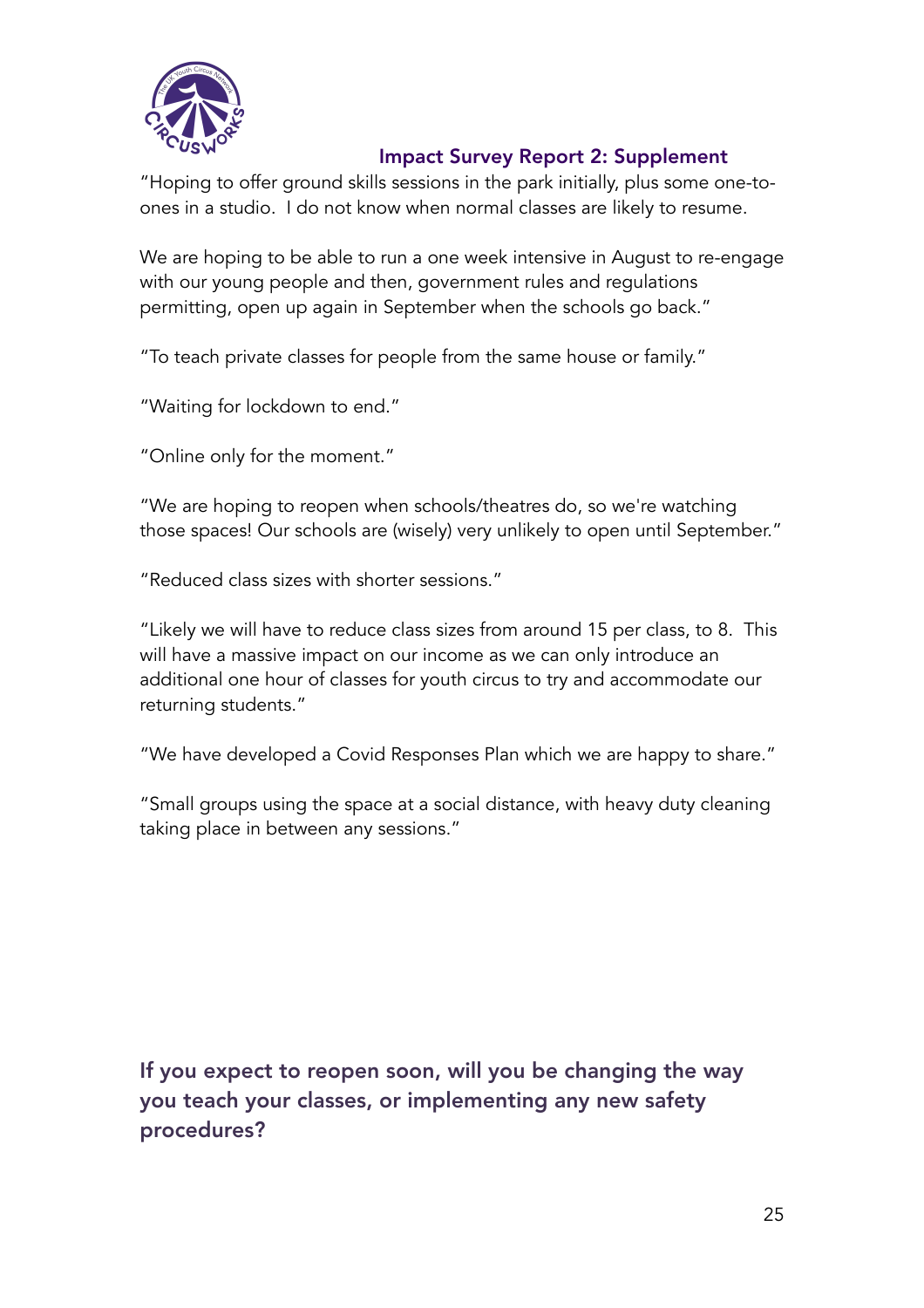

"There will be many new procedures to start with including: only recapping skills already learnt to reduce spotting time. Students will need to wash hands before and after lessons, will not be able to use chalk bags, will not be allowed to bring mobiles into the class space. There will be 20 minutes clean down time between each lesson to allow us to clean down all the equipment. New policies will need to be read and waivers will have to be signed by all parents of the students."

"Absolutely - we look upon this as a great opportunity to get the students to be more responsible for their training."

"We are expecting to have to create new social distancing/hygiene practices. It's too soon to know what they might be - a lot can change in four months."

"I think the smaller numbers will make it very questionable as to whether it's financially worth it. We will struggle with enough kit for it not to be shared, so we will be limited in what we can teach. There will have to be deep cleaning, restrictions on types of kit, hard surfaces only, low numbers in classes, new risk assessments, new insurance policies applied for. Games and warm-ups will have to be re risk assessed too."

"Absolutely. Change is the new normal isn't it? I will only work with those I know to start with; probably not teach aerial to youngsters (maybe only adults or teens), no spotting, work on conditioning and reviewing simple shapes, social distancing, face coverings perhaps, personalised rosin/water etc. no sharing equipment... the list goes on..."

"Reduce the numbers, clean equipment more, ask participants to clean hands, try not to let them get too close to each other!"

"We will expect to implement additional cleaning and hygiene practices, including putting down dance floor on top of the mats as it can be easily cleaned, and using separate aerial equipment wherever possible. We will also have to look at what activities we can include that will comply with social distancing."

"I am concerned about having no spotting, and also the financial impact of reduced numbers."

"Almost everything will have to change."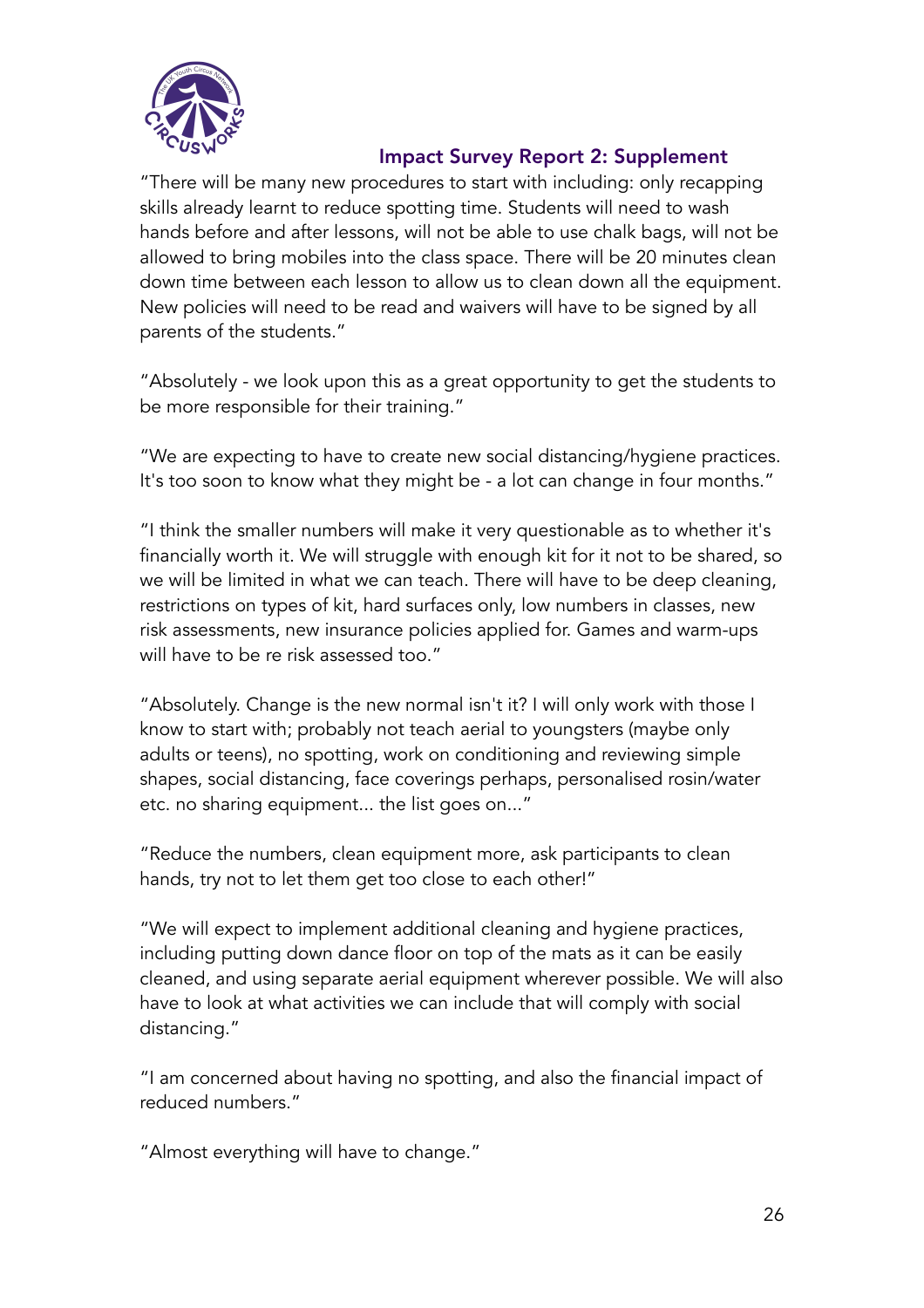

"Capacity will be reduced by 66% for all aerial classes to ensure social distancing. We will use a three day quarantine of aerial equipment as the only sure approach. As a result we are having to double our equipment to maximise available classes. Teaching practice will be revised to remove need for spotting and reduce injury risk. We are happy to share our training protocol document."

"We will be developing a range of policies and procedures to support safe delivery."

"Any classes will need to have gaps between them to allow for cleaning and safe arrivals and departures. Additional equipment will be needed so that each person has their own, for the duration of the class, with cleaning/ quarantine in between."

"Further research needed."

"Limited numbers, social distancing rules, and hand washing rules."

"If holding the classes outside or beginning with street dance only (rather than acrobatics) better fits the new guidelines that's what we'll do - but only if it fulfils guidelines."

"We expect to bring back our Youth Performance Group first, followed by adults. No spotting so we will need to be very careful with teaching new tricks. We are looking at how we can use safety rigs in a socially distanced way."

"We need time to consider what a Best Practise strategy is, and how to implement it."

"We are not expecting to open soon, but yes we'll have to implement new measures unless there is a drastic change in infection rates."

# Further Comments

"Clear guidance would be really useful whenever it is possible. This government is being particularly vague!"

"I expect a lowering of numbers after such a long break."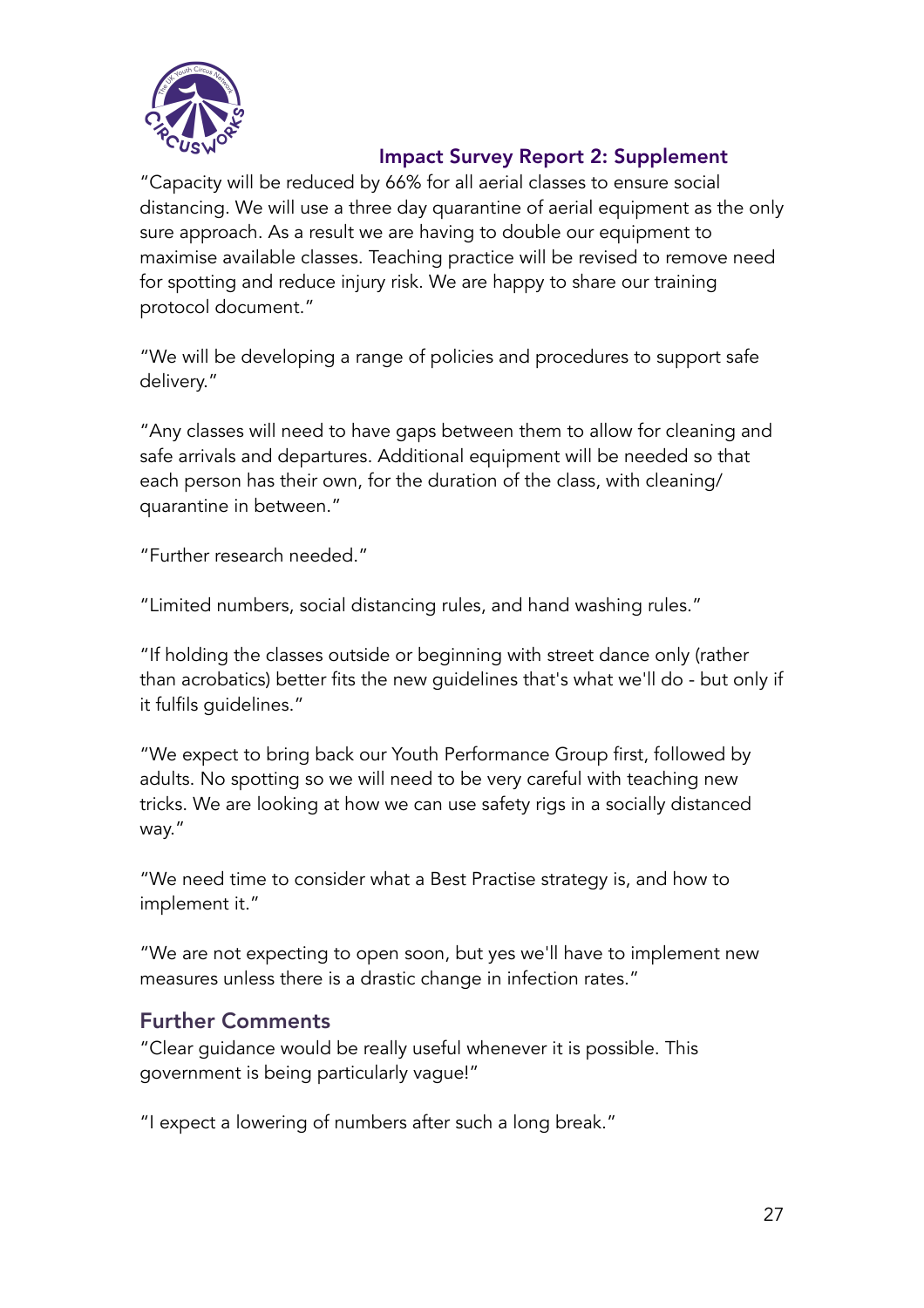

"As circus has no governing body, identifying on what basis a centre should open is falling on individual locations. Guidance/recommendation from CircusWorks based on practice in the UK and internationally would be helpful in supporting the decision making of individual circus centres."

"I understand that giving a date for when we can lift the lockdown is not that easy, but knowing when would help us to plan."

"We are desperate to see our young people back in action again. Today we had a zoom session with some of them and it was really moving to see them again."

"We are aware of the potential pitfalls but hope to risk assess the whatsits out of it!"

"Aerial classes require some level of touch to be safe in spotting children and young people. Until this is safe, and it's safe to share equipment, we won't be able to resume."

"I would say it's not really up to us when we get to start or not."

"It should not be rushed. I'm pretty certain that there will be another wave and therefore another potential lockdown scenario."

"We will not be starting before September. I think it will be a few months before we can judge what will happen after the summer. I am now expecting it to be after Christmas. We wonder how insurance companies will treat us, and whether they will consider us high risk and therefore increase premiums. We wonder how many people will be cautious about coming to classes."

"We cannot wait to get work underway again. It may be that we do some online and physical delivery to begin with."

"It would be great to know what other schools are putting in place and develop an industry standard we can all adhere to so we're all doing the same thing."

"It's so hard without clear guidelines."